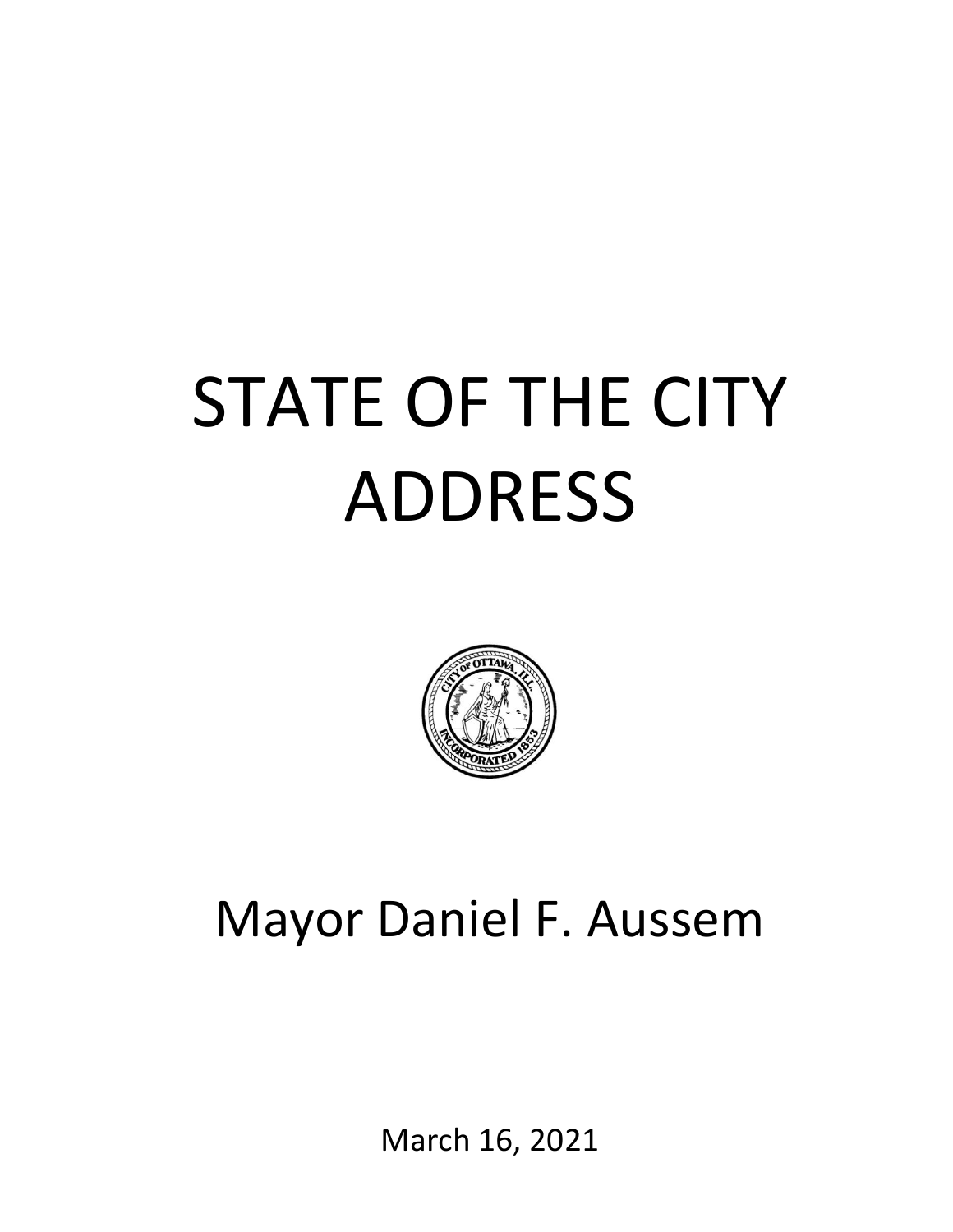My first State of the City should have been in 2020 but COVID-19 disrupted the plans for everyone and hopefully we are moving toward the end of this pandemic.

This is the 2021 annual report to the city council concerning the affairs of the city along with projected goals and resources.

The City of Ottawa continues to pursue an aggressive approach to finding grants to help businesses who were affected by the pandemic. In addition, the City has four general areas for potential development as follows:

The Ottawa Industrial Park and the areas set aside for industrial and distribution growth on the north side of Ottawa. Crystal Metals has closed, and its property has been sold. Motorcycle Tour Conversion is downsizing, and their building is also up for sale.

Retail and hospitality growth on the north side with special focus on the Interstate 80 and Norris Drive corridors. We have a Starbucks going up near Culvers along with a new carwash. Jerimiah Joe has a second location at the former Triple J's. Ottawa Warehouse Bargains went into the old Wal-Mart site. The pedestrian bridge was completed last year giving safe access across Interstate 80.

Downtown Ottawa and the Riverfront - The New YMCA project will be gaining momentum in the coming months and should spur additional development in the waterfront area. Larry and Karen Kiest are moving forward on the Ottawa Boat Club renovations investing a substantial amount of money in the downtown. We continue to discuss downtown renovations with C.L. Enterprises who have acquired all of the storefronts on the East side of the 800 block of LaSalle Street and hope to begin construction this summer.

IL Route 71 Corridor from the intersection of Rt. 71 and U.S. Route 6 north through the Interstate 80. This area has sanitary sewer and a new T.I.F. District, water plans are moving forward and should be under construction this year. There is at least one hotel operator looking at the Rt 71 & I-80 area.

The City has contracted with TESKA and associates to renew the Comprehensive Plan with emphasis on the Waterfront, Rt. 6 & Rt. 23 intersection and the Rt. 71 & I-80 area. They are in early stages now.

Hopefully this year we will install new entryway signs welcoming visitors to the City of Ottawa. The sign will resemble the traditional design of state and national park monument signs. The main sign will be at Rt 23 & 80 and have an L.E.D. message board incorporated into the design. We will have additional signs at Rt 71 & 80, Rt 6 West of town and on Rt 23 on the Southside. We will also be replacing the "Way Finding Signs" throughout the city.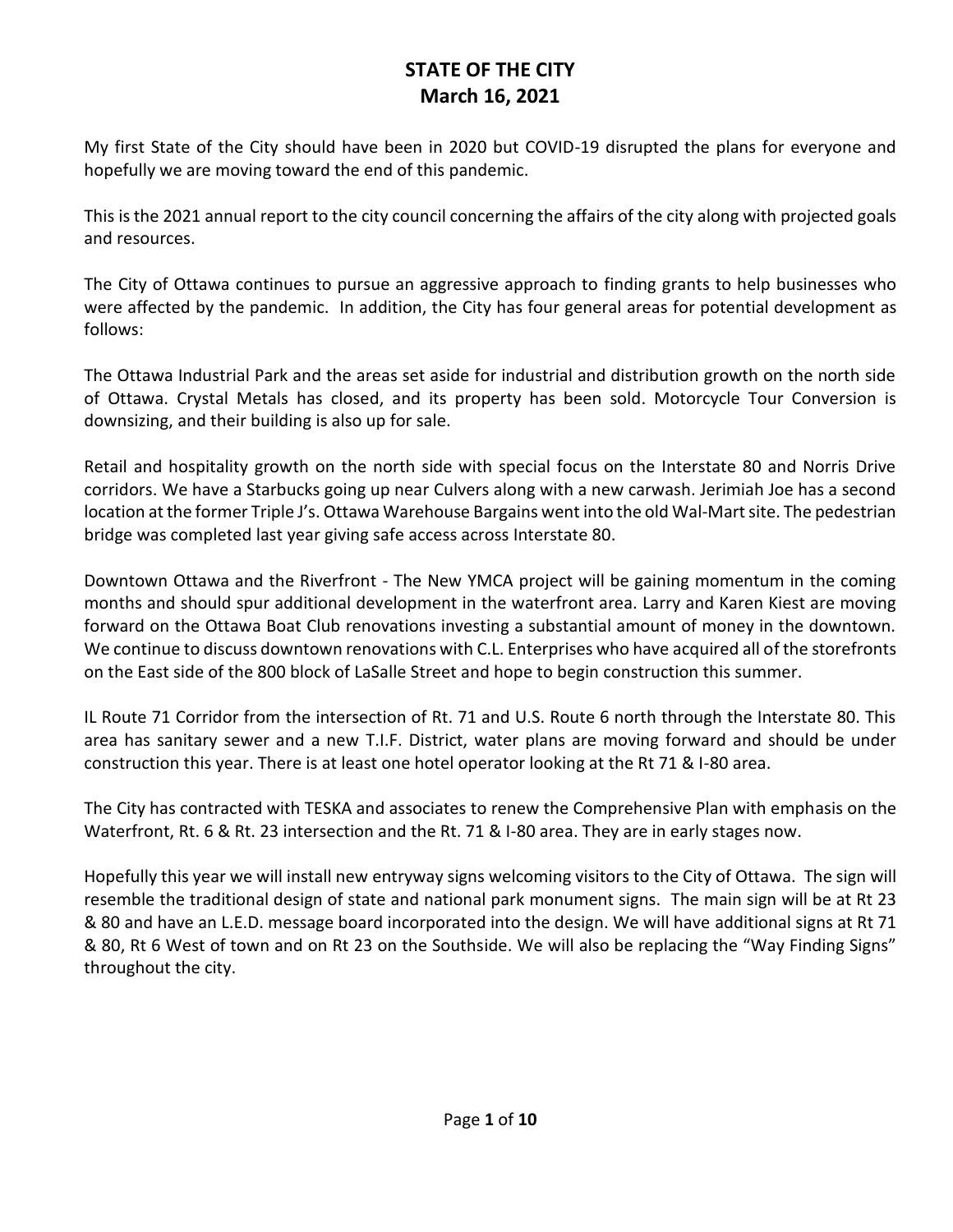#### **Downtown Ottawa**

The City will continue efforts to preserve its historic commercial buildings and beautify the downtown. We are planning a long-range commitment to resurface the alleys downtown, and in some areas, relocate utilities underground. We have instituted new snow removal activities downtown to actually remove the snow and eliminate the unsightly snowbanks along the parking lanes. We will also be purchasing decorative handrail in order to block off parking lanes for use as outdoor dining. The permit for sidewalk and/or parking lane use will be similar to the Sidewalk Café permit for liquor license holders.

#### **New Construction**

Several new construction projects are in process throughout town. Financial Plus Credit Union, UAW Region 4 Headquarters, Herman's Liquors and Starbucks are some of the \$31,031,000 in commercial construction. There were also \$9,094,347 in residential building projects. Heritage Harbor is also looking at a very robust construction season as they begin two new neighborhoods with estimated construction of \$25,000,000 each. They will also be installing the Great Loop Road that will connect both ends of the resort.

#### **Festivals**

In addition to providing entertainment for Ottawa residents and people throughout the Illinois Valley, one of the most effective means of marketing Ottawa, especially downtown Ottawa, has been the festivals which attract and introduce new visitors to Ottawa. Last year we asked others to take over as festival producers and the pandemic cancelled all but Chris Kringle Market which was a huge success.

**Starved Rock Ale Fest**– Tangled Roots brewing had planned a one-day festival set for the Jordan Block last year that was cancelled due to COVID-19. They are not planning one this year but hope to get back on schedule in 2022.

**The Two Rivers Wine Fest** - the Illinois Grape Growers and Vintner's Association will be managing the wine fest held at the Jordan Block this summer tentatively planned for June 5<sup>th</sup> and 6th.

**Independence Day** - July 4<sup>th</sup> falls on a Sunday and Ottawa First and the City will be planning another spectacular show.

**Riverfest** - will be making a comeback July 28th through August 1st under the guidance of Commissioners Eichelkraut and Rodriguez with Special Events coordinator Heidi Eisert, Larry Johnson and Jim Reilly. We will not have the Beer Gardens and will instead encourage visitors to dine at the local restaurants and bars.

The Chamber is contemplating something similar to Welcome Burger, and we will have the craft market, book sales, children events and a parade on August 1st.

**Festival of the Arts** - is being planned now for Labor Day weekend for downtown Ottawa.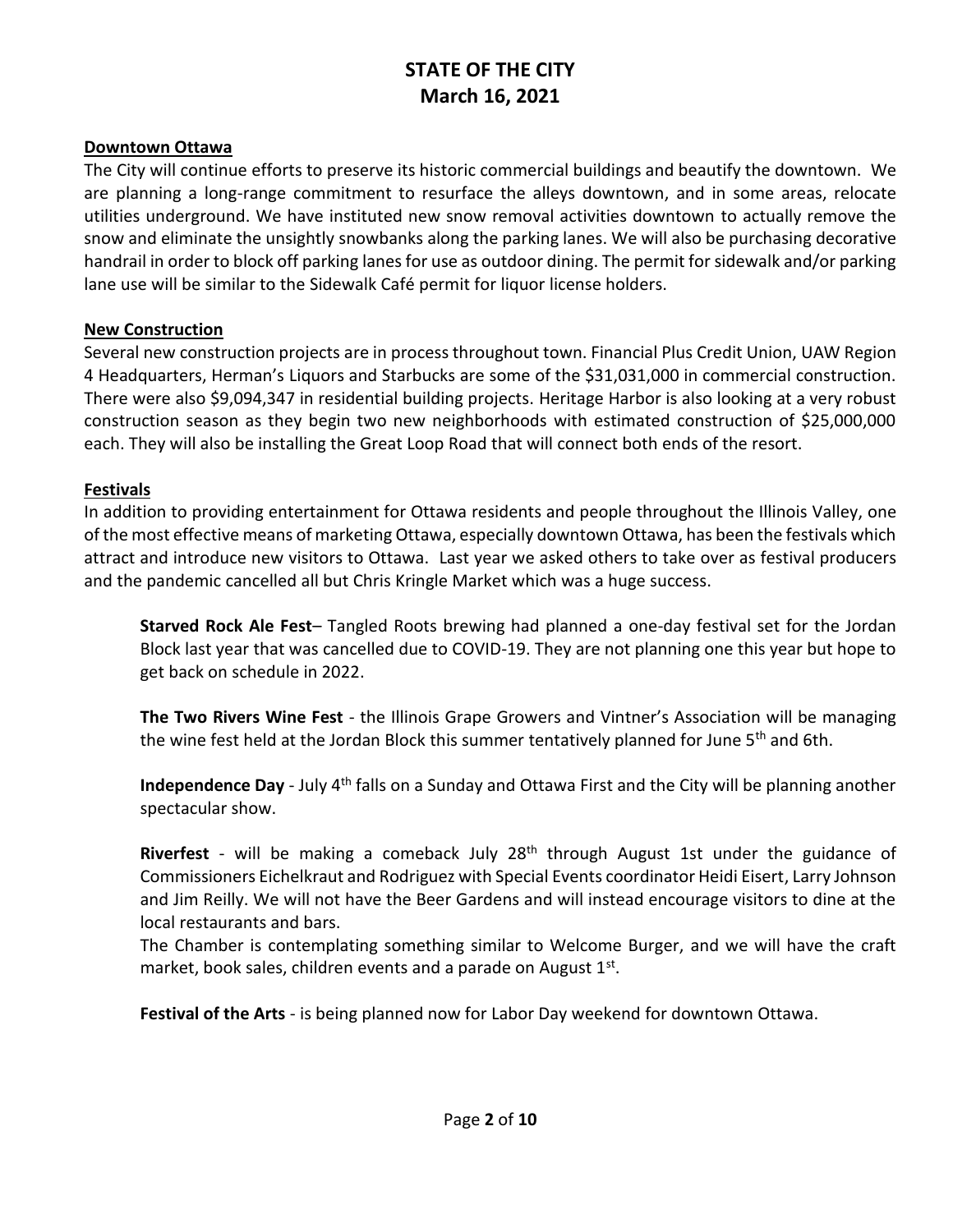**Oktoberfest** - is also being managed by Tangled Roots Brewing in the Jordan Block with details to come later.

**Chris Kringle** Markets - Floret Events will once again manage the market and will be held in downtown Ottawa from Washington Park to Jordan Block for four weekends beginning with Thanksgiving weekend.

#### **Special Events Committee**

The Special Events committee will be sponsoring the Music in the Park on nine Saturdays throughout the summer. They will also have funding to support ten family friendly events throughout the summer and are exploring additional music throughout downtown on a number of Saturdays.

#### **Ottawa Riverfront Development**

Perhaps the most exciting major project underway is the Environmental Cleanup of the City owned property along the Illinois River, formerly the site of the Central School should be completed this year. The Plan Commission and TESKA and Associates are updating the Comprehensive Plan for Riverfront Development.

#### **New Ottawa YMCA**

Another very exciting project is the proposed New Ottawa YMCA which will be a new state of the art facility at the former Central School Track. The new facility will provide Ottawa area residents a many recreational and healthy living opportunities. The YMCA team has presented its plans to the City and it is breathtaking. Not only will the new YMCA strengthen Ottawa's quality of life, its planned location on the Illinois riverfront area will drive economic development throughout the City.

#### **I&M Canal Re-Watering**

Construction is near complete on the canal project along with installing the pump station and piping to provide water from the Fox River. A ribbon cutting event will be planned in the Spring.

#### **Reddick Mansion Restoration**

Known as the Crown Jewel of Ottawa for its beauty and historical significance, the Reddick Mansion has completed its major restoration including the exterior renovation. The Reddick Mansion Association purchased the Mansion from the City of Ottawa and began an aggressive restoration project. The \$1,452,068 spent so far included the removal and restoration of every window, complete restoration of all three balconies, renovating and repairing the cornices, repairing or replacing exterior doors, along with asbestos and lead paint abatement. The Reddick Manson has finally been restored to its former glory.

#### **America In Bloom**

The City of Ottawa hopes to once again participate in the national America In Bloom competition this summer. Volunteers affiliated with the Ottawa Is Blooming Committee have worked on many different projects to improve Ottawa. We have also begun the groundwork for hosting the America In Bloom annual national conference in Ottawa in the fall of 2023.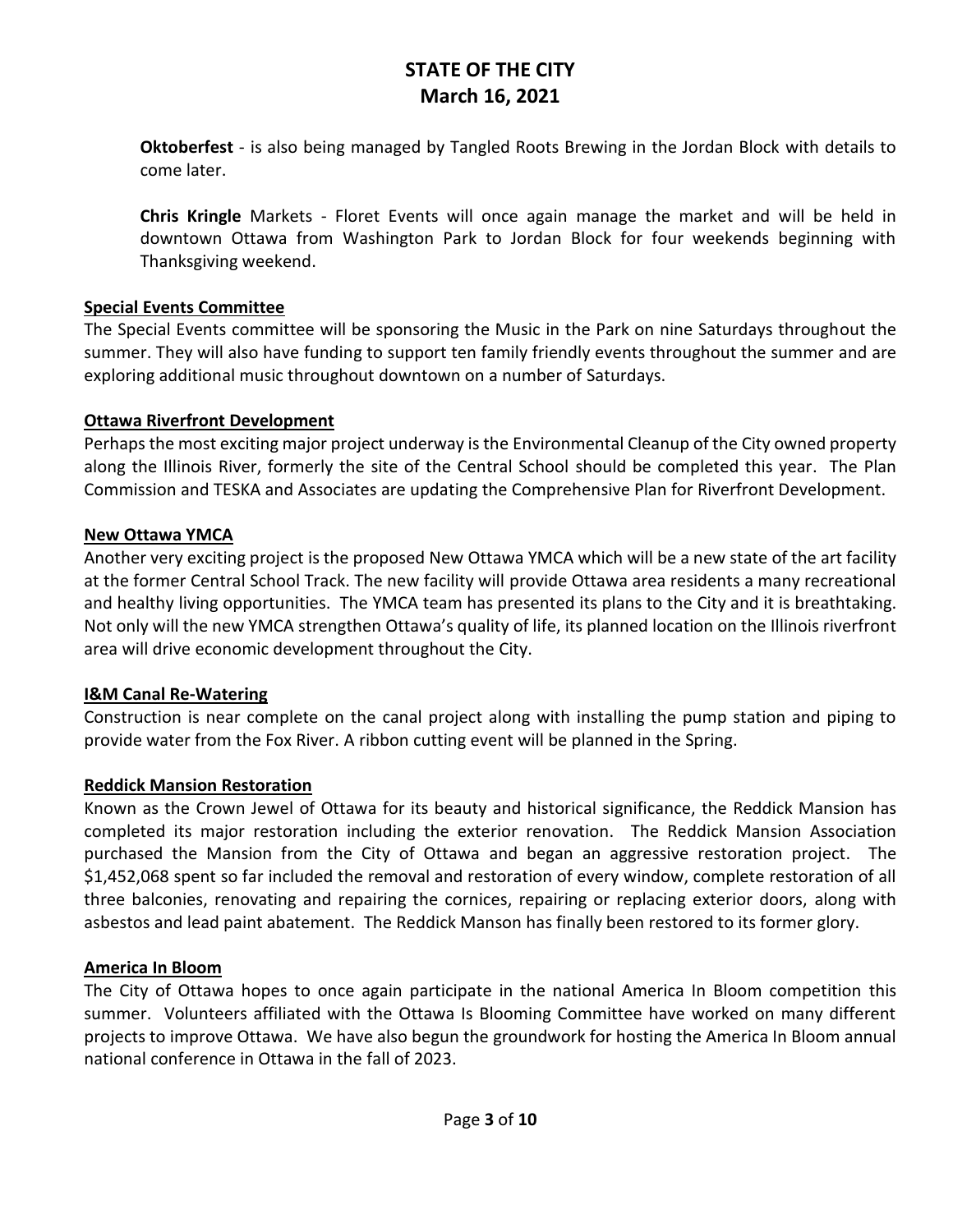#### **Vietnam Veteran's Memorial**

Last year we were able to install lighting to illuminate the Vietnam Memorial. Additional improvements to the Memorial will continue this year with proposed landscaping, sitting areas and historical timelines of the various Campaigns.

#### **CITY SERVICES**

#### **North Central Area Transit (NCAT)**

NCAT provides demand-response, door-to-door public bus transportation for the County of LaSalle, Monday through Friday, 7:30 am to 4:30 pm. Twice a month a bus travels to Peoria for individuals needing to meet medical or personal needs out of the area. All of NCAT's vehicles are lift-equipped, making the fleet of 34 buses and vans ADA accessible. NCAT can also connect individuals to inter-city bus transportation services travelling to Chicago, Rockford, Bloomington, and Champaign, via the Heart of Illinois Greyhound route.

NCAT has been at their new facility (1784 Chessie Lane) and will construct a parking lot this spring/summer to bring the entire City of Ottawa operation to one place.

Last year, NCAT was on trend to have a record-breaking year; the ridership was steadily increasing each month with January 2020 being their busiest at just over 5,000 rides. February was still a strong month for NCAT, but once COVID-19 began to impact our area, their numbers quickly fell, providing less than 1,800 rides in April 2020, a 64% decrease in ridership.

By the end of fiscal year 2020 (July 1, 2019 – June 30, 2020) NCAT had provided 46,757 rides (down from 51,948 FY2019). Of those 46,757 rides a majority were for medical (38%) or employment (27%) purposes.

Halfway through fiscal year 2021 (July 1, 2020 – June 30, 2021) NCAT has provided 16,283 rides with medical trips at 47% and employment at 29%. (sidenote: medical is up due to OSF St. Elizabeth dissolving their transit program and medical appointments were essential.)

#### **Fire Department**

The Ottawa Fire Department is composed of 30 highly trained professionals, responding from two locations. Each shift is composed of nine members and led by a captain and two lieutenants. The deputy chief oversees day to day operations, while the chief and records clerk concentrate on the administrative functions of the department.

The year 2020 marked a particular challenging year for the Ottawa Fire Department. In addition to responding to 4,327 emergency calls, the Ottawa Fire Department completed 4,592 hours of training. The City of Ottawa was struck with an F-2 tornado in August which resulted in 96 calls in a 24-hour period. Assistance was received from Grand Ridge, Naplate and Wallace during the storm. To complicate matters, during the F-2 tornado communications with Central Dispatch were temporarily disrupted.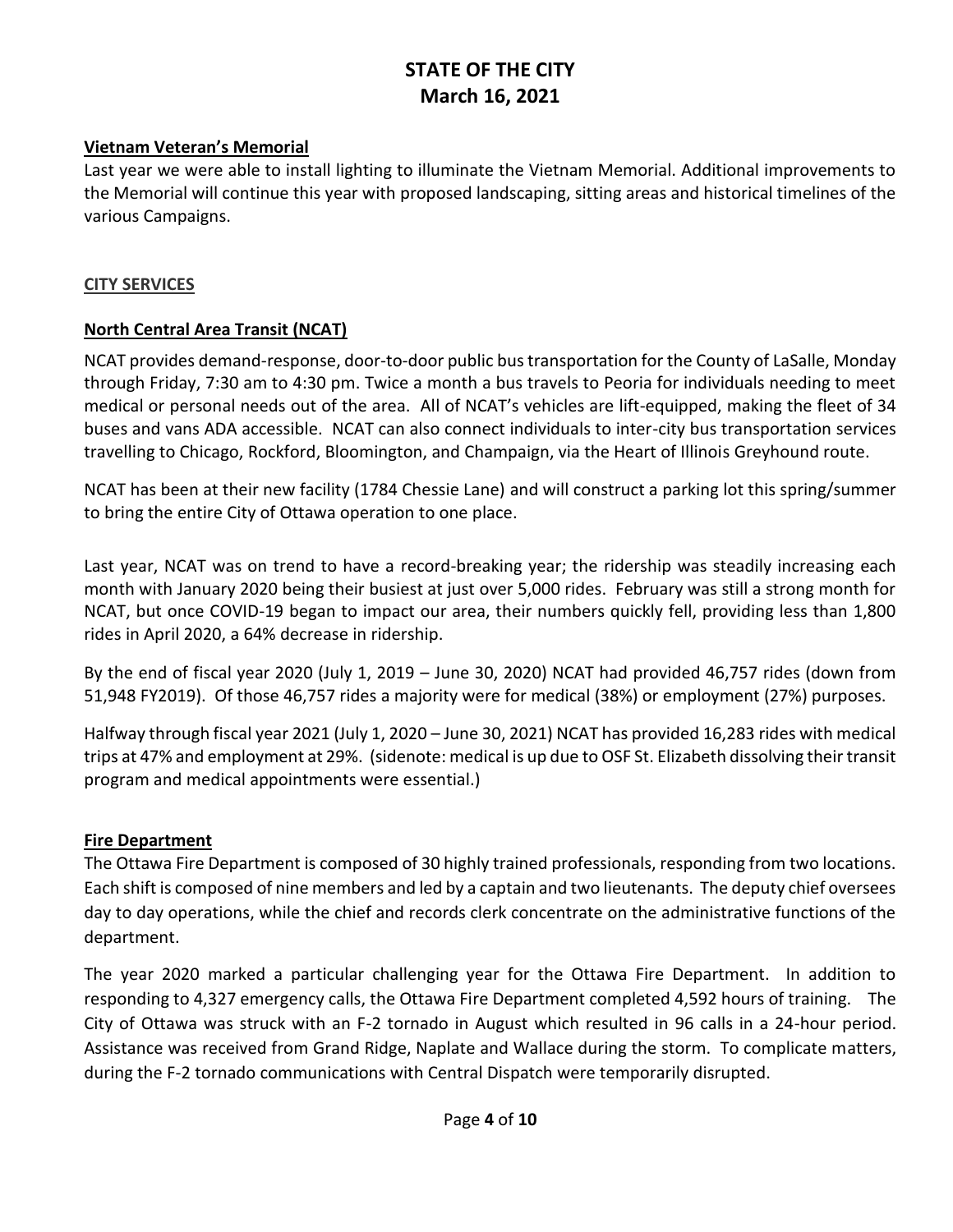In 2020 the Ottawa Fire Department continued its technological upgrades. With the support of the Mayor's Office, Stations #1 and #2 received a new computer system. Ottawa Fire Department email accounts were absorbed by the City of Ottawa to create an improved network of communications within our City. New ESO software was also purchased and is in the process of being installed. This new technology will allow Ottawa Fire Fighters and Paramedics the ability to generate reports more efficiently and significantly reduces downtime writing reports. The ESO software is in the process of being integrated with Ottawa Central Dispatch's Computer Aided Dispatch (CAD) System. This feature will eventually allow the administration of the Ottawa Fire Department to track call volume and responses, preparing for the future needs of the City of Ottawa.

#### **Police Department**

The Ottawa Police Department has continued to maintain its long time standing as one of the most professional and progressive law enforcement agencies in the area. This is done, among other things, through the continued support of established, successful programs such as the Peer Jury, aimed at keeping young, first time offenders out of the juvenile court system, and programs such as the Ottawa Police Department's Child Abduction Response (CART) Team, intended to create quick, structured investigative and search process meant to bring endangered children home safely. The Ottawa Police Department continues to be progressive in current training practices such as CIT (crisis intervention) which better equips officers in dealing with the mentally ill. The department continues to offer private businesses within the City of Ottawa the A.L.I.C.E. training which is an active shooter response training and continues its strong DARE program which is intended to educate students on the dangers of drugs. The Ottawa Police Department recently partnered with the C5 Rural Network which is a collaborative complementary, conventional and community - based care program. This partnership is a community opioid response program which can help those in need battling addiction and those who are at risk.

Ottawa Central Dispatch completed the 911 system upgrade. This upgrade allows us to continue the course in providing the communities we serve the best public safety service available. At the conclusion of 2020 Ottawa Central Dispatch welcomed two new communities to which they now serve. Earlville and Leland signed on to have Ottawa Central Dispatch take over and handle their dispatching needs while continuing to serve the City of Marseilles, the Marseilles Fire Protection District, Wallace Fire Protection MABAS division 25, as well as River Rescue and the City of Ottawa.

#### **Public Works Administration**

- Streets and Parks Departments combined into Public Property Department
- Water and Wastewater Departments combined into Public Utilities Department
- Tornado/Derecho cleanup from August to November 2020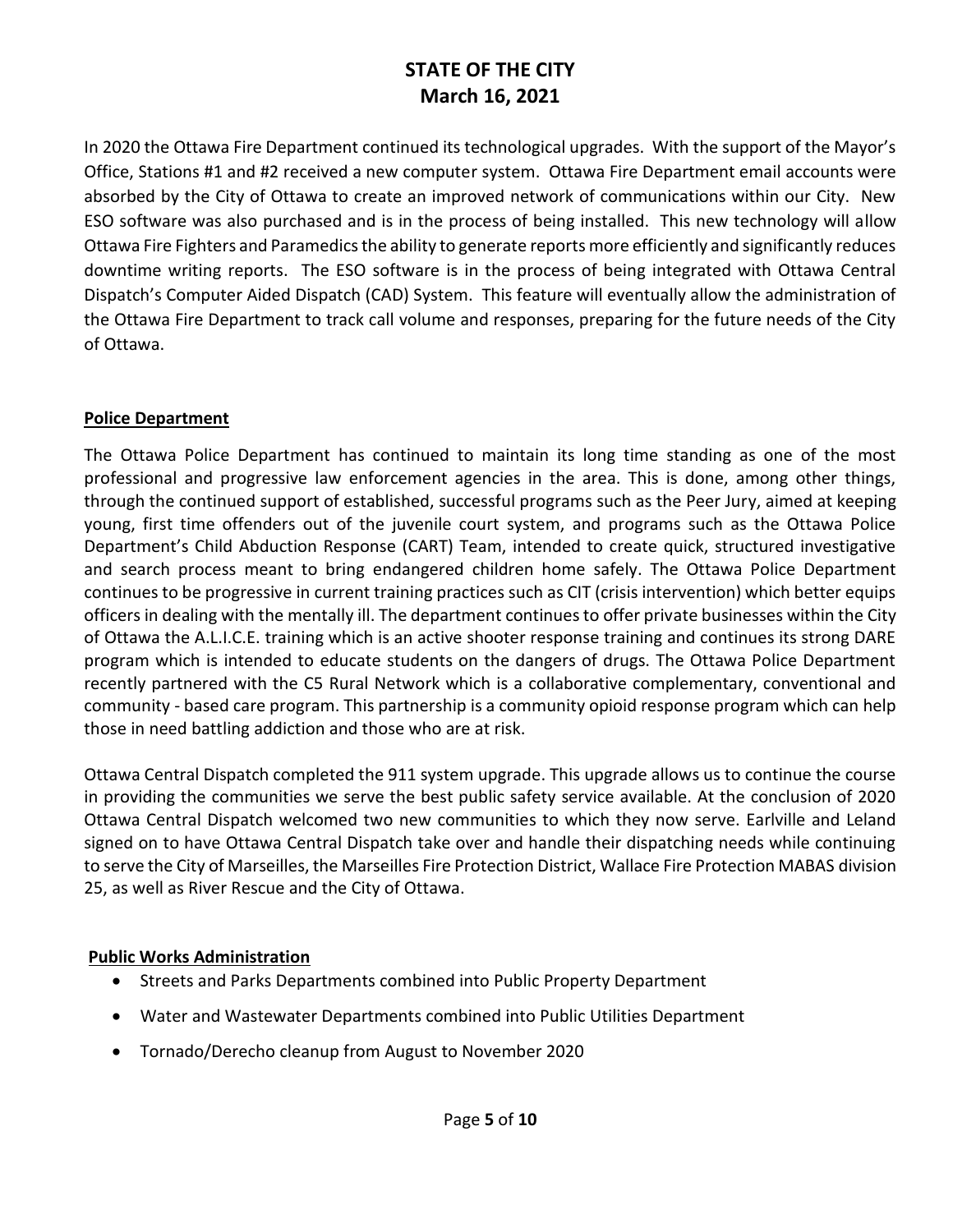- Vehicle and Equipment
	- ➢ Current Value \$3.75 Million, Current Replacement Cost \$4.5 Million
	- ➢ Purchased 60' Forestry Truck for future tree maintenance

| <b>Streets</b>                                                 | <b>Approximate Cost</b> |
|----------------------------------------------------------------|-------------------------|
| Resurfaced 53 blocks including entire length of Boyce Memorial | \$1,692,100             |
| Resurfaced 19 alleys                                           | \$276,500               |
| Reconstructed 1 block with concrete pavement                   | \$149,000               |
| (200 Block of East Lafayette Street)                           |                         |

#### **City Totals**

Total length = 30,350 feet (5.75 miles) (53 blocks and 19 alleys)

Total curb replacement = 5,190 feet in 41 blocks (including 3 full block replacements)

with 50 sidewalk ramps

#### IDOT's Route 6 Resurfacing Project (from Boyce Mem. to Fox River Bridge)

City Portion for 25 sidewalks ramps

\$35,000

| Water                                                       | <b>Approximate Cost</b> |
|-------------------------------------------------------------|-------------------------|
| <b>SCADA System Upgrade</b><br>$\bullet$                    | \$350,000               |
| Replace Manual Water Meters to Radio Read (In Progress)     |                         |
| Approx. 400 to change by scheduled appointment<br>➤         | \$65,000                |
| Generator – Central Water Plant (Design Phase)<br>$\bullet$ | \$475,000               |
| Rt. 71/I-80 Corridor Water System (Design Phase Completed)  | \$5,000,000             |
| 2020 Watermain Replacement Program<br>$\bullet$             | \$1,100,000             |
| (Eliminated LaSalle Street Booster Station)                 |                         |
| Downtown Valve Replacements (6)                             | S40.000                 |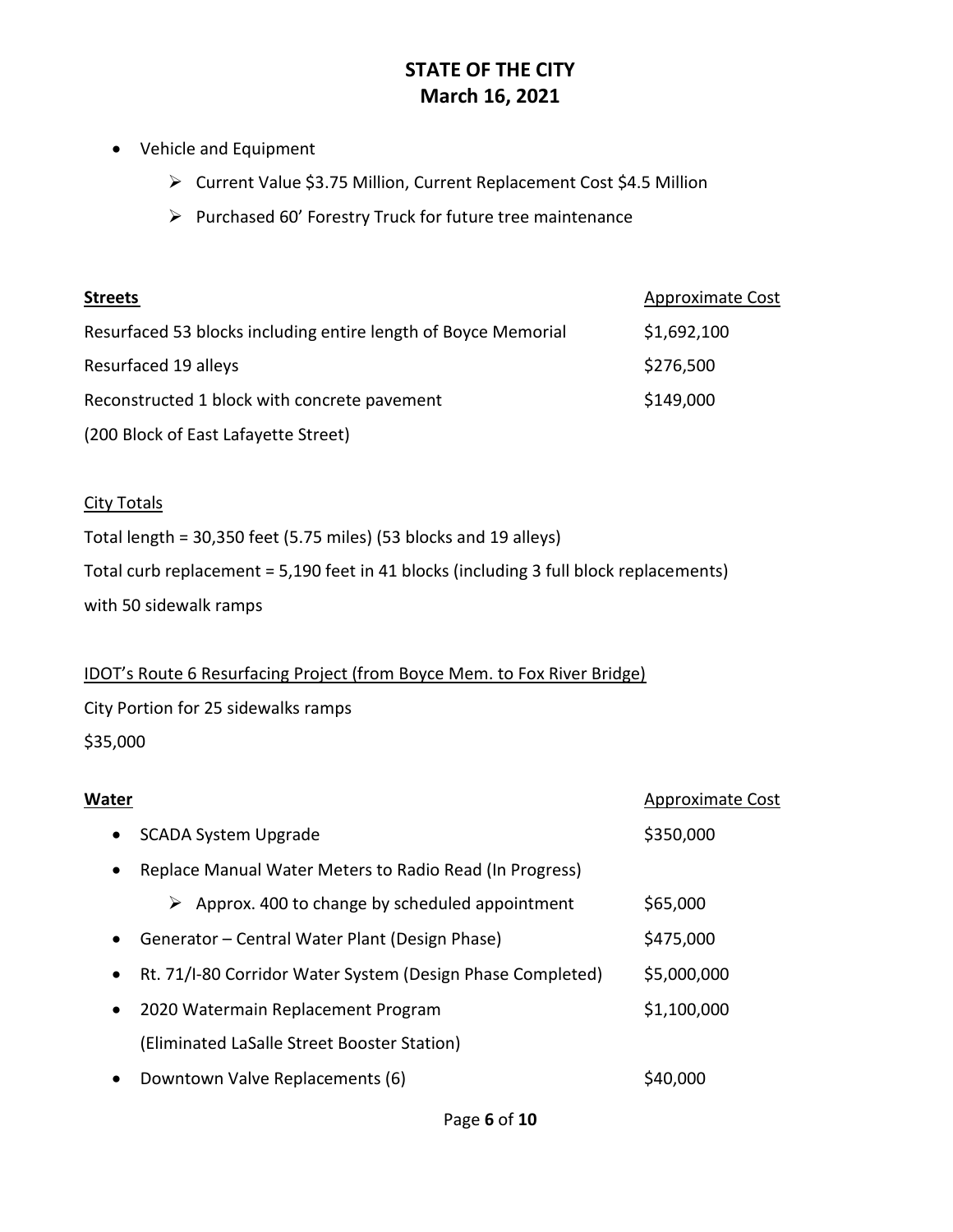|       | Well 10 High Service Pumps Replaced                         | \$100,000               |
|-------|-------------------------------------------------------------|-------------------------|
|       | Well 10 Pump and Column Replacement                         | \$150,000               |
|       | Well 14 Pump Replacement                                    | \$100,000               |
|       |                                                             |                         |
|       | Wastewater/CSO                                              | <b>Approximate Cost</b> |
|       | Long Term Control Plan Element 8.1 & 8.10 (Design Complete) | \$7,6000,000            |
|       | Sanitary Sewer Lining (Engineer Estimate)                   |                         |
|       | Long Term Control Plan Element 8.2 CSSA 3                   | \$494,159               |
|       | (Sewer Separation at First and Second Avenue)               |                         |
|       | Long Term Control Plan Element 8.2                          | \$150,233.50            |
|       | (Sewer Separation Joliet Street and Clinton Street)         |                         |
|       | Hank's Farm Sanitary Sewer Extension                        | \$36,560                |
|       | Oak Lane Sanitary Sewer Extension                           | \$323,455               |
|       | SCADA System Upgrade (Design Phase)                         | \$250,000               |
|       | Illinois River Crossing Pump Station (Design Phase)         | \$3,500,000             |
|       | <b>WWTP Various Upgrades</b>                                | \$300,000               |
|       |                                                             |                         |
| Parks |                                                             | <b>Approximate Cost</b> |
|       | East Side Park Equipment Replacement                        | \$80,000                |
|       | <b>Washington Park Fountain Painting</b>                    | \$80,000                |
|       |                                                             |                         |

• Recondition Fox River Docks \$5,000 • Thornton Park Splash Pad and Upgrades (Design Phase) \$610,000 • All Inclusive PIP Park Completion **\$30,000** • Dayton Bluffs Preserve Improvements **\$35,000**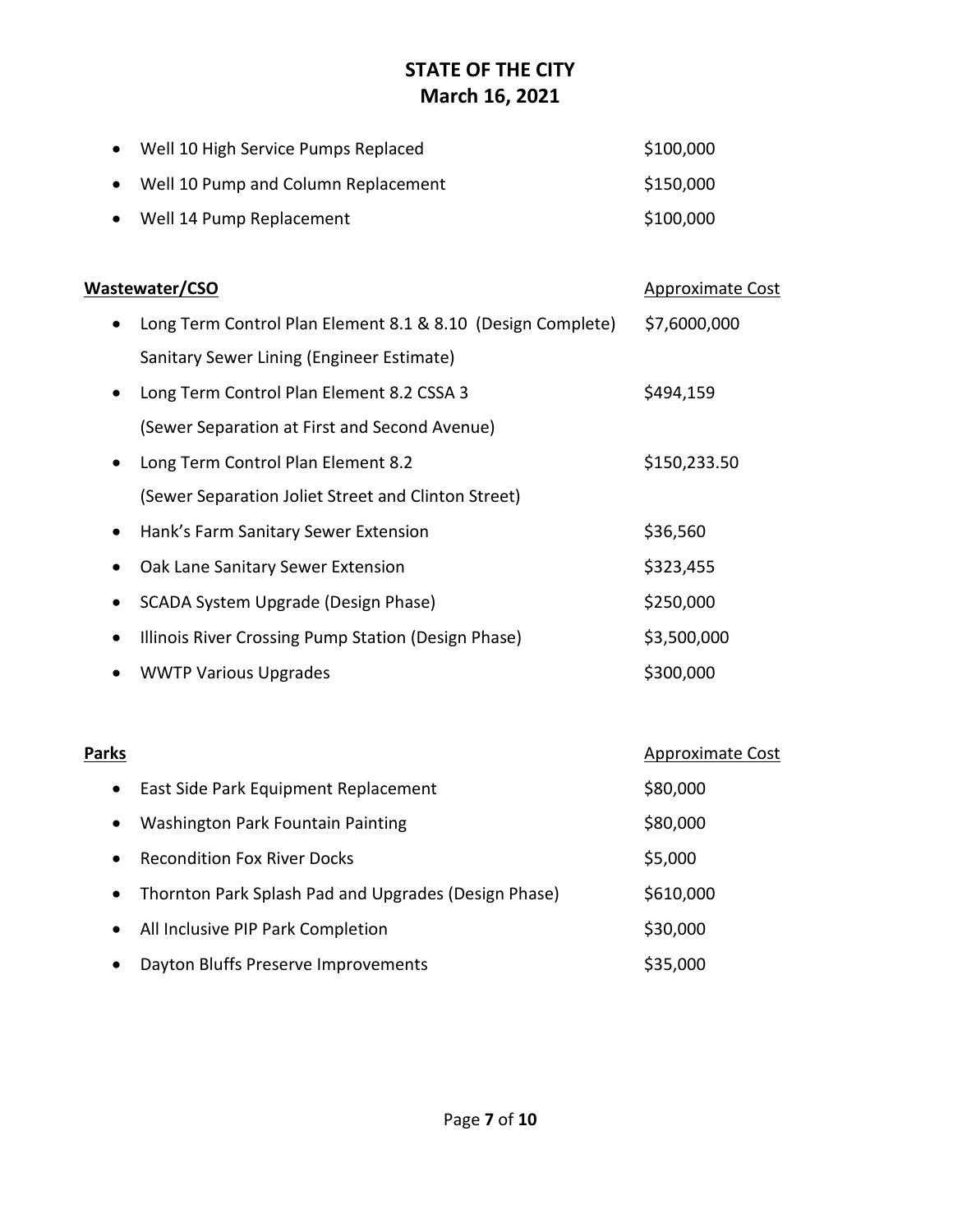#### **CITY FINANCES – FY 2020 and 2021**

- The City of Ottawa prudently deploys collected revenues and grant funding when operating pursuant to its annual budgeting process.
- The City's General Corporate Fund (the City's main operating account) for budget year ending April 30, 2021 operated with a balanced budget, and did not project the utilization of reserve funds, although those funds are in fact available for appropriation to supplement revenues
	- $\circ$  Tax revenues for the current budget ending April 30, 2021 are projected to comprise 71.3% of total General Fund Revenues (the City's main operating account) as contrasted to 75.7% of the total in FY 2020 ending April 30, 2020.
	- o Approximately 17.3% of General Fund tax revenues are Property Taxes
	- o Approximately 46.8% of General Fund tax revenues are Sales Taxes
	- $\circ$  Total budgeted General Fund Revenues for FY 2021 is \$18.1 million up from \$17.1 million in FY 2020
- Sales Tax Revenues are accounting for a slightly decreasing proportion of the City's General Fund tax revenues for FY 2021 as contrasted to FY 2020
- When considering all City Funds, Property Taxes account for a larger portion of overall revenues
- The Equalized Assessed Valuation (EAV) which forms the basis of Property Tax revenues is projected to increase this coming year for the seventh year in a row after the four prior years of successive modest declines
- The City has effectively utilized Tax Increment Financing Districts and Enterprise Zones incentives to encourage new business development
- The City has consistently funded each of its employee pension fund obligations by the actuarially recommend amounts, including both the normal cost as well as the amortization of the underfunded portion of the Police and Firefighter Pension Funds
- The City generally operates its business-type activities, primarily its water and wastewater treatment operations at a modest profit
- The City's outstanding debt is below the State imposed limit and all obligations have been paid as agreed
- The City has prudently managed the resources available to it, proactively sought grant funding, and effectively utilized debt for financing necessary projects

#### **FUTURE PLANS**

Over the years our comprehensive plan was updated, and in 2014 a detailed plan for the development of the downtown waterfront was adopted which detailed development on the property North of the "Central School property". Unfortunately, there is a deed restriction requiring that property to be used for "Public Purpose". We have contacted our local legislators and Senator Rezin is introducing a bill in the Senate to remove all restrictions on the former canal properties that were purchased by the City of Ottawa in 1970. State Representative Yednock is also introducing a similar bill in the House and hopefully we will be able to put this issue behind us.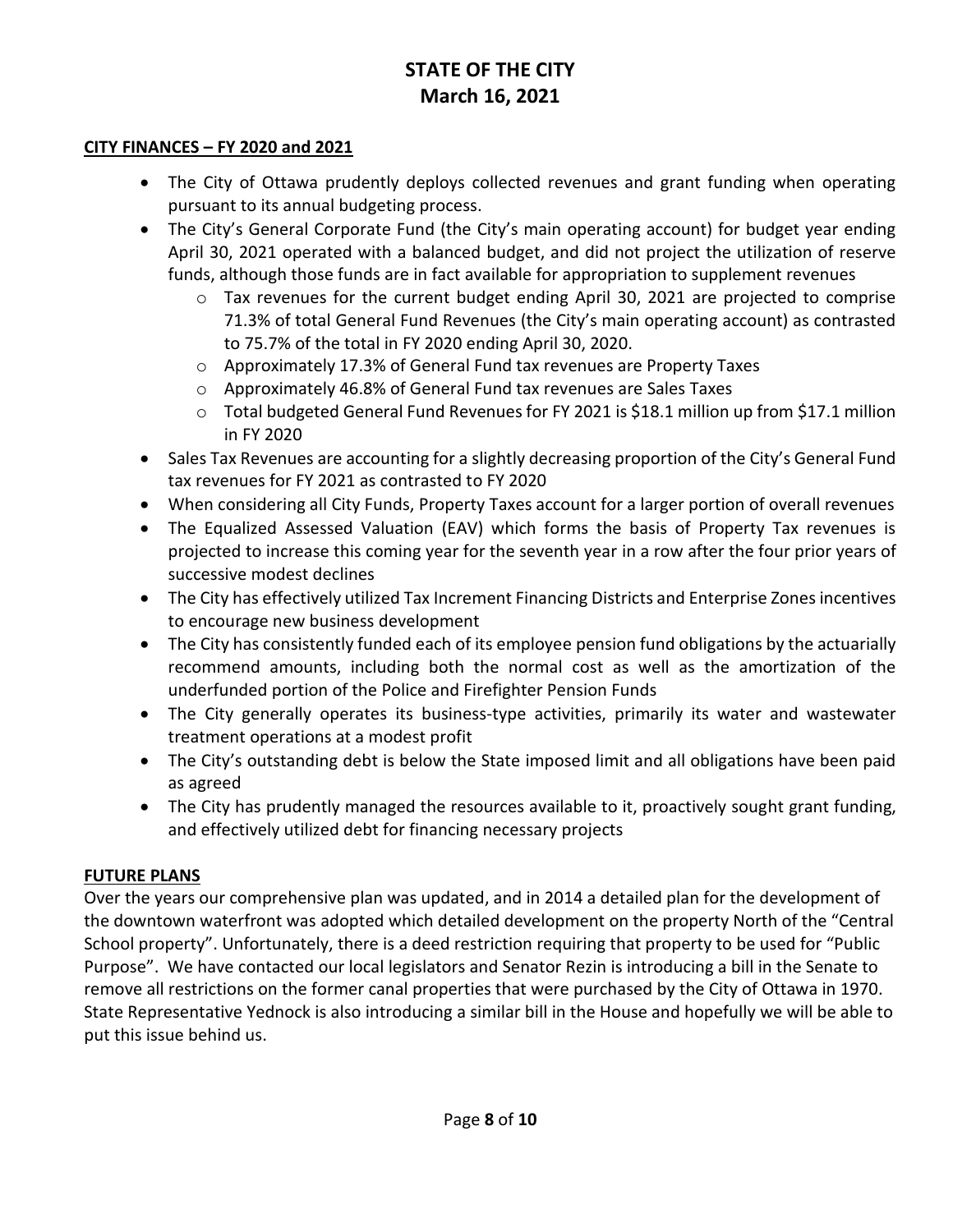#### **PARKS AND OPEN SPACE**

The city's parklands and open space acreage has increased to 438 acres. The city has a long-term lease with The Conservation Foundation for the 253-acre Dayton Bluffs nature preserve along the Fox River. We have a good relationship with the "Friends of Dayton Bluffs" a group of volunteers who meet regularly at the Park and perform much needed conservation and maintenance work.

The city continues to work with Nells Woodlands Foundation on transforming the former Ferracuti property into a 56-acre nature preserve and learning center.

The Foundation will start with three initiatives.

Nature Stewardship will encourage people to explore the preserve and connect with the outdoors and embrace stewardship of the environment.

Arts will focus on provoking curiosity and generate new perspectives by convening artists and practitioners as mentors across disciplines. Workshop contributors would be poets, sculptors, cinematographers, philosophers, dancers, composers and musicians.

Education, Health and Wellness will provide opportunities to acquire the knowledge, attitudes and skills necessary for making health-promoting decisions. They hope to promote the health and wellness both physical and mental of all people of all ages.

#### **IVCC OTTAWA CENTER**

Since 2009, the City of Ottawa and Illinois Valley Community College have partnered in the operation of the IVCC Ottawa Center, the college's satellite campus. Ottawa purchased the former Centrue Bank building on West Main Street, demolished the interior and then rebuilt the interior to the educational specifications of the college and has since leased the building to IVCC.

The IVCC Ottawa Center is an asset to the community because of its versatility such as being:

- A full-service center where a student can meet with a counselor to select classes, plan for careers or develop a transfer plan, visit with a financial aid representative, enroll in classes, pick up textbooks or library books, and pay tuition;
- An adult education delivery site at no cost for ESL, HSE (GED) and Bridge students;
- A location for adults who wish to take courses for fun, interest and employment through the continuing education program;
- A destination for ROE high school students needing to complete course pattern requirements to earn their high school diploma;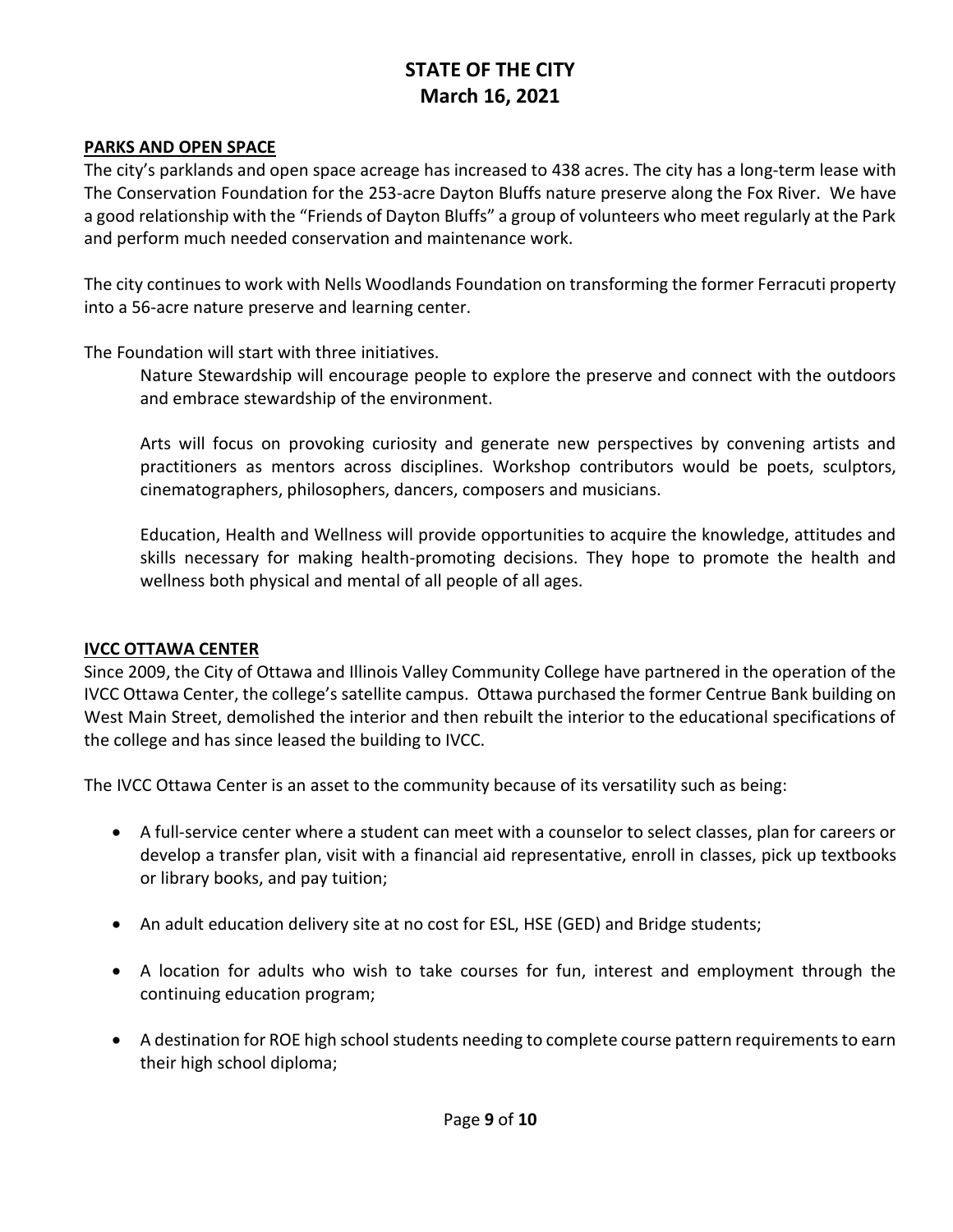- Delivery site for students enrolled in online and blended classes who may not have reliable access to high-speed internet;
- A destination for quiet study, tutoring, high speed internet access;
- A location for City of Ottawa testing including police, fire, wastewater, clerical, electrician and related meeting space; and
- An extension site for the launching of our Prior Learning Assessment initiative incentivizing nontraditional adult students to return for continuing education and an expedited pathway to a credential.

Ottawa is proud of its association with IVCC and very satisfied with the extra educational opportunities the Ottawa Center provides to our citizens and surrounding students; thus, we're pleased to have entered into an extension of the agreement for another three years.

#### **RADIUM CLEAN UP**

We continue to partner with US EPA and IEMA on the cleanup of radium sites. The last site out by Route 6 and Route 71 is being cleaned up now and then we can be removed from the "Superfund Cleanup Sites".

#### **IFIBER**

Surf Broadband Solutions has a signed expression of interest letter with the City of Ottawa to evaluate the building of fiber optic internet in the City. Surf is in discussion with City leadership and working on next steps to establish a plan for fiber optic broadband to connect to the homes and businesses.

"This will be a fantastic opportunity to our citizens as everyone will eventually have access to dependable high-speed internet. As more people choose to work remotely, this will make our City a preferred location to live and work. We are excited to begin this partnership with Surf Broadband Solutions," said Mayor Dan Aussem.

Surf Broadband is breaking down the barriers to switch from old outdated traditional internet services direct to fiber internet to the home connection.

#### **GOALS FOR OTTAWA**

| Extension of water, sewer and Alexis Avenue Grant for Nell's Woodlands | \$350,000   |  |
|------------------------------------------------------------------------|-------------|--|
| New Entrance Signs and wayfinding signs                                | \$100,000   |  |
| Thornton Park Grant match                                              | \$300,000   |  |
| Improvements to the Vietnam Veteran's Memorial                         | \$200,000   |  |
| Revise plans to build East Side regional lift station                  | \$8,000,000 |  |
| Partner with YMCA on waterfront property                               | \$4,000,000 |  |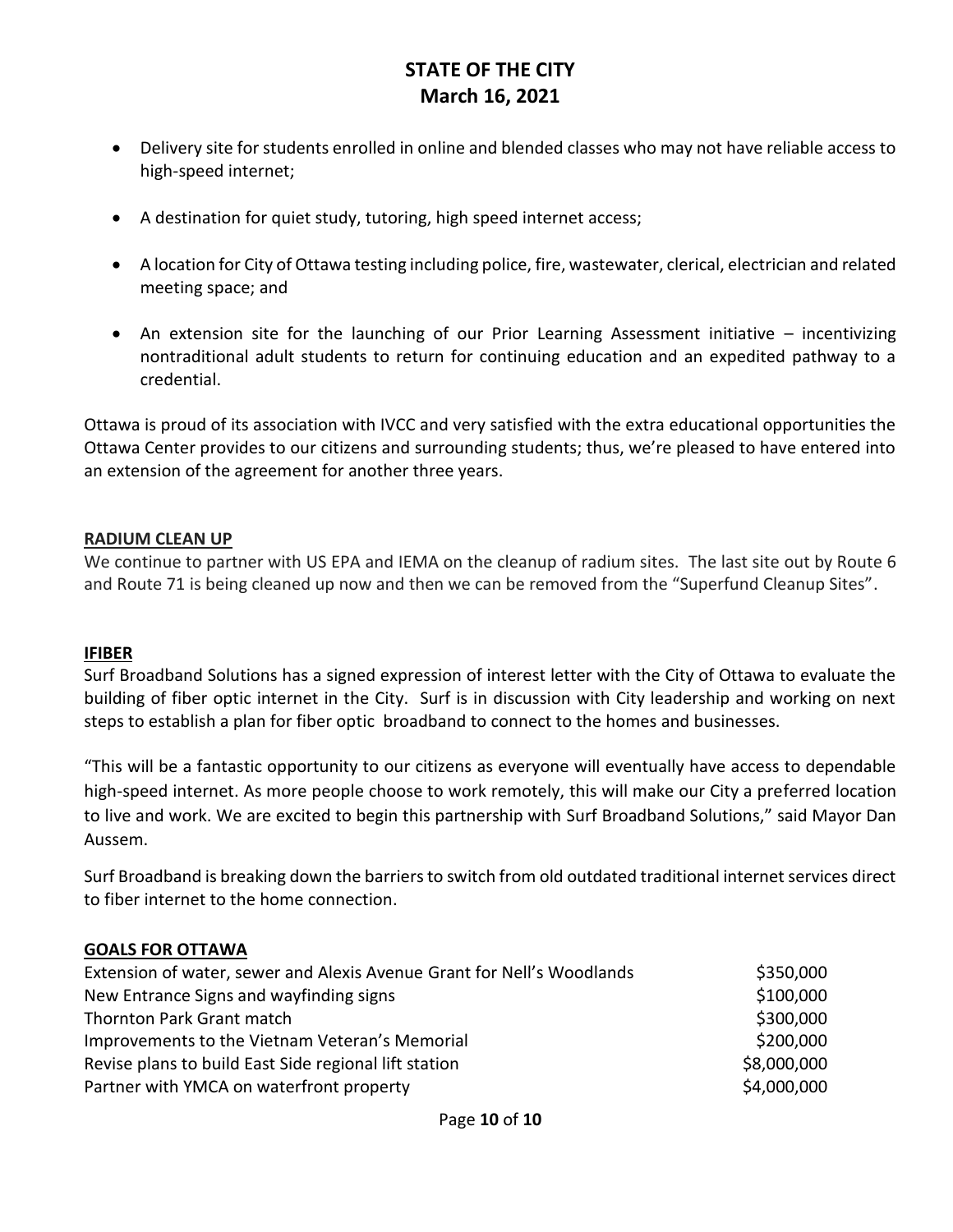# Department

# Reports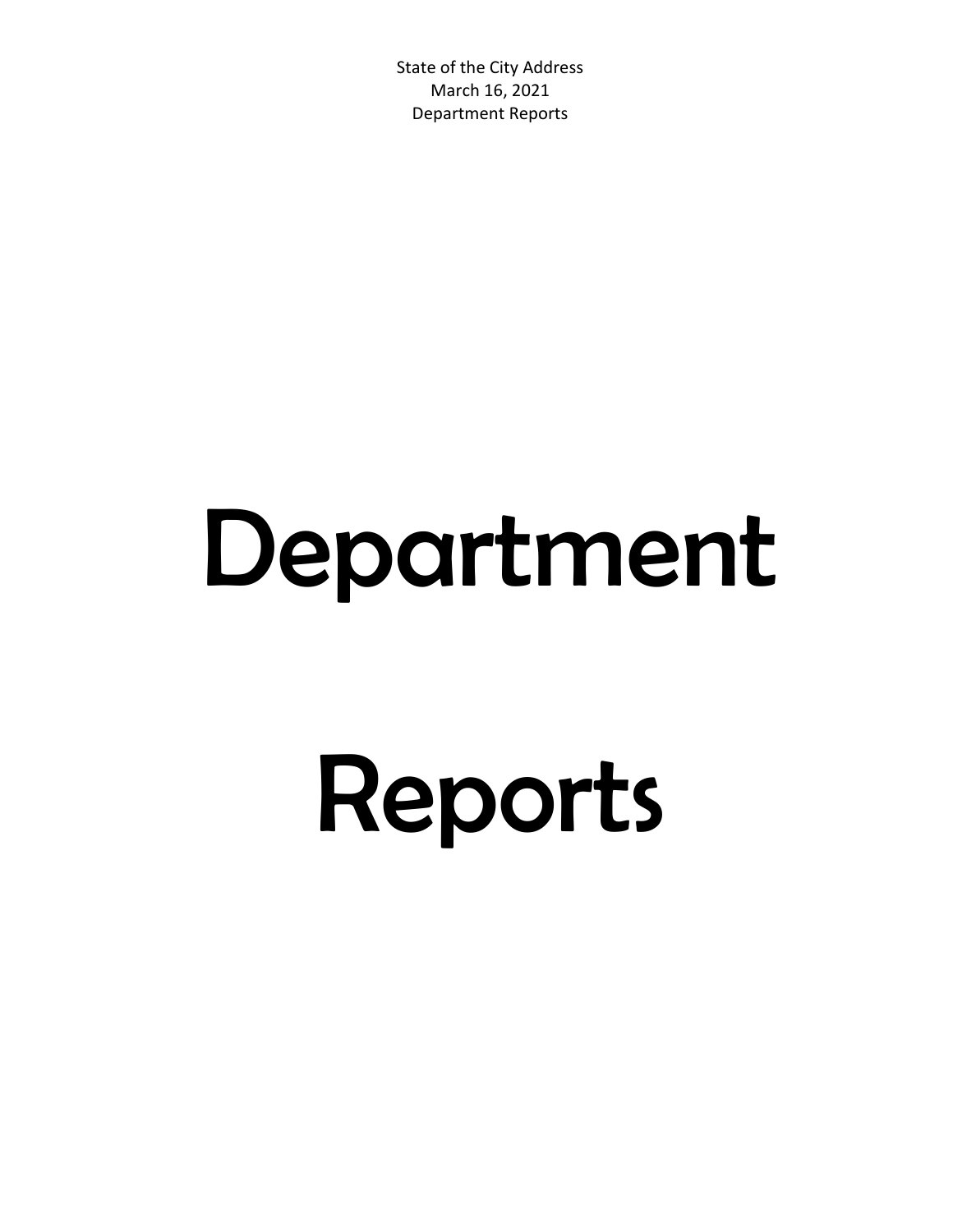#### **North Central Area Transit (NCAT)**

After years of mentoring from other transit agencies, NCAT leadership was ready to take full control of the transportation program. So in May 2018, NCAT leased office space on W. Etna Rd., established a toll-free number (833-433-NCAT), and opened its own reservation center. A previously awarded capital grant was used to purchase and renovate a building on Chessie Lane. Office staff relocated to the new location on February 11, 2019. While the building has enough property to fit the NCAT fleet of buses, a parking lot needs to be constructed; anticipating spring 2019.

City of Ottawa partners with IVCH to efficiently provide NCAT services on the west side of the County.

In FY2018 NCAT provided 49,786 rides and FY2019 to date (July 1 to March 1), NCAT has provided 32,689.

NCAT provides demand-response service for all of LaSalle County Monday – Friday 8:00am – 4:30pm. You can schedule your ride by calling 833-433-NCAT by 10:00am the day before your trip. Check out our Facebook page, follow us on Twitter, or visit [www.ridencat.com.](http://www.ridencat.com/)

We're here to get you there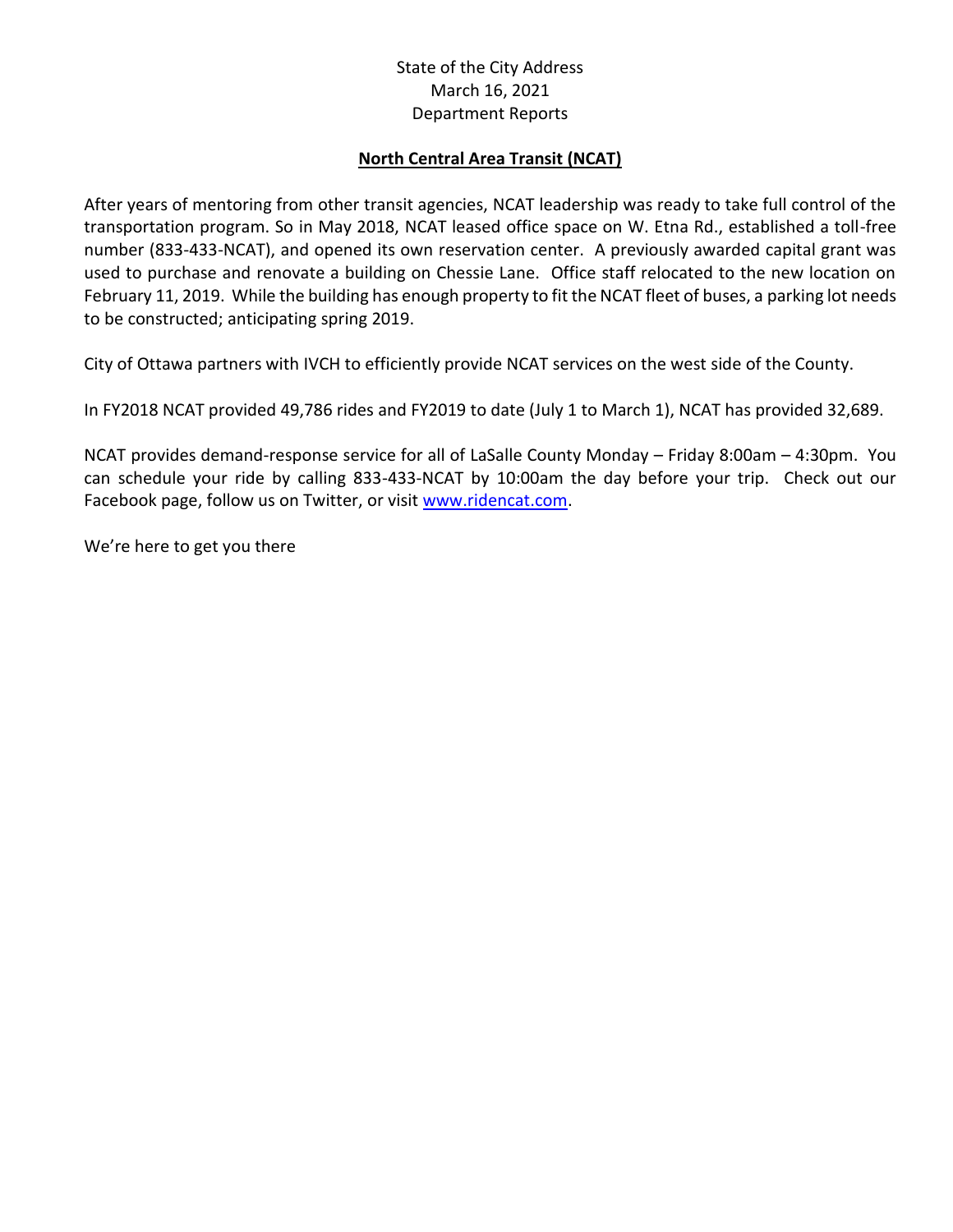#### **Ottawa Fire Department**

The Ottawa Fire Department is composed of 30 highly trained professionals, responding from two locations. Each shift is composed of nine members and led by a captain and two lieutenants. The deputy chief oversees day to day operations, while the chief and records clerk concentrate on the administrative functions of the department.

The year 2020 marked a particular challenging year for the Ottawa Fire Department. In addition to responding to 4,327 emergency calls, the Ottawa Fire Department completed 4,592 hours of training. The City of Ottawa was struck with an F-2 tornado in August which resulted in 96 calls in a 24-hour period. Assistance was received from Grand Ridge, Naplate and Wallace during the storm. To complicate matters, during the F-2 tornado communications with Central Dispatch were temporarily disrupted.

Despite the increased call volume and response area, the Ottawa Fire Department was up to the challenge. Ottawa Fire Fighters were on the frontline of the COVID-19 pandemic. Enhanced cleaning procedures for all vehicles and buildings were adopted, in accordance with CDC and IDPH Guidelines. Despite the pandemic's impact, the Ottawa Fire Department was able to maintain minimum staffing throughout 2020.

In 2020 the Ottawa Fire Department continued its technological upgrades. With the support of the Mayor's Office, Stations #1 and #2 received a new computer system. Ottawa Fire Department email accounts were absorbed by the City of Ottawa to create an improved network of communications within our City. New ESO software was also purchased and is in the process of being installed. This new technology will allow Ottawa Fire Fighters and Paramedics the ability to generate reports more efficiently and significantly reduces downtime writing reports. The ESO software is in the process of being integrated with Ottawa Central Dispatch's Computer Aided Dispatch (CAD) System. This feature will eventually allow the administration of the Ottawa Fire Department to track call volume and responses, preparing for the future needs of the City of Ottawa.

Despite the challenges faced in 2020, the Ottawa Fire Department remained resilient. As we enter 2021, the Ottawa Fire Department is poised the continue the battle against COVID-19 while maintaining the same level of dedicated service our residents have come to expect.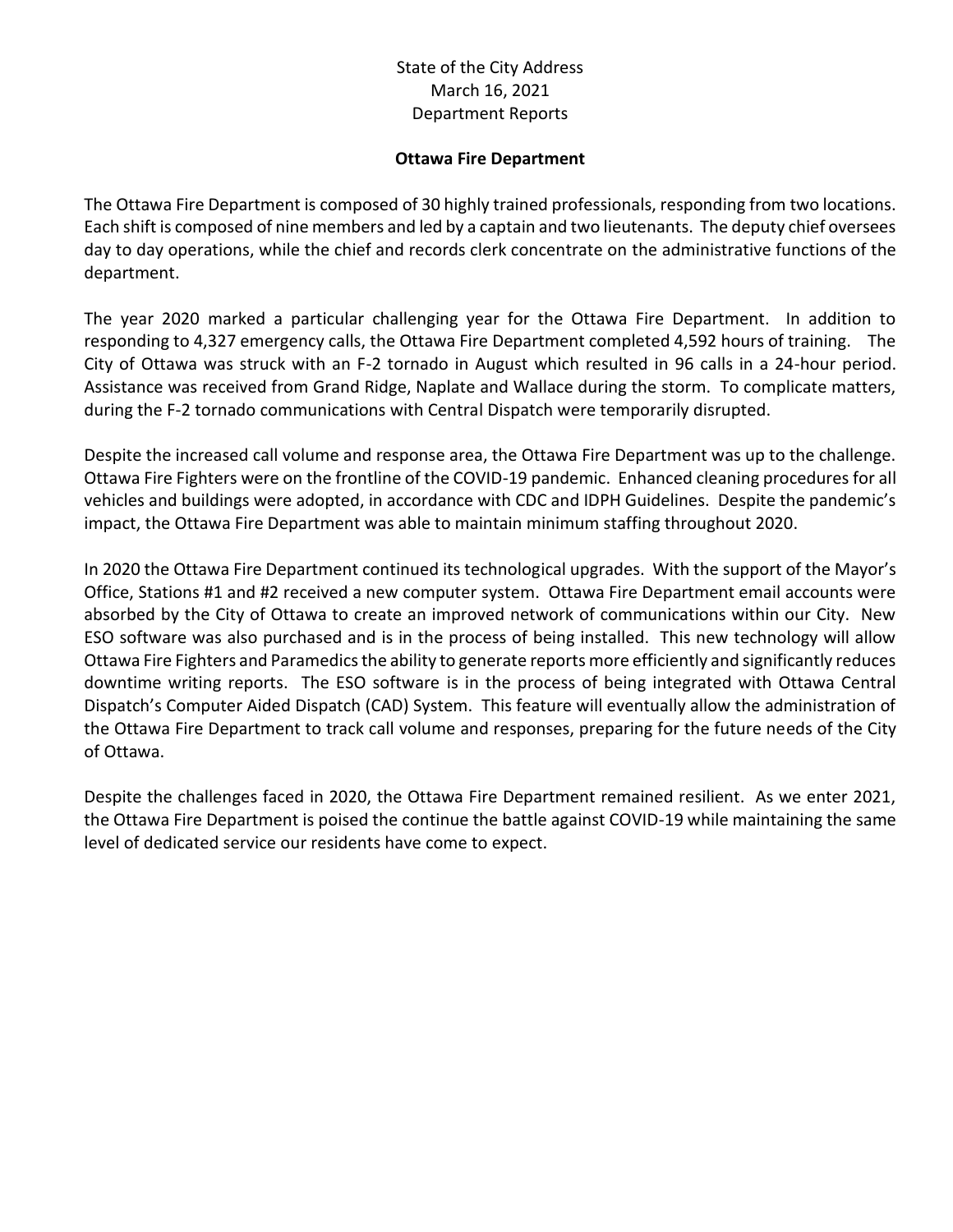#### **Police Department**

The Ottawa Police Department, has continued to maintain its long time standing as one of the most professional and progressive law enforcement agencies in the area. This is done, among other things, through the continued support of established, successful programs such as the Peer Jury, aimed at keeping young, first time offenders out of the juvenile court system, and programs such as the Ottawa Police Department's Child Abduction Response (CART) Team, intended to create quick, structured investigative and search process meant to bring endangered children home safely. The Ottawa Police Department has trained each member in CIT (crisis intervention) which better equips officers in dealing with the mentally ill. Most recently the department has been offering private businesses the A.L.I.C.E. training which is an active shooter response training.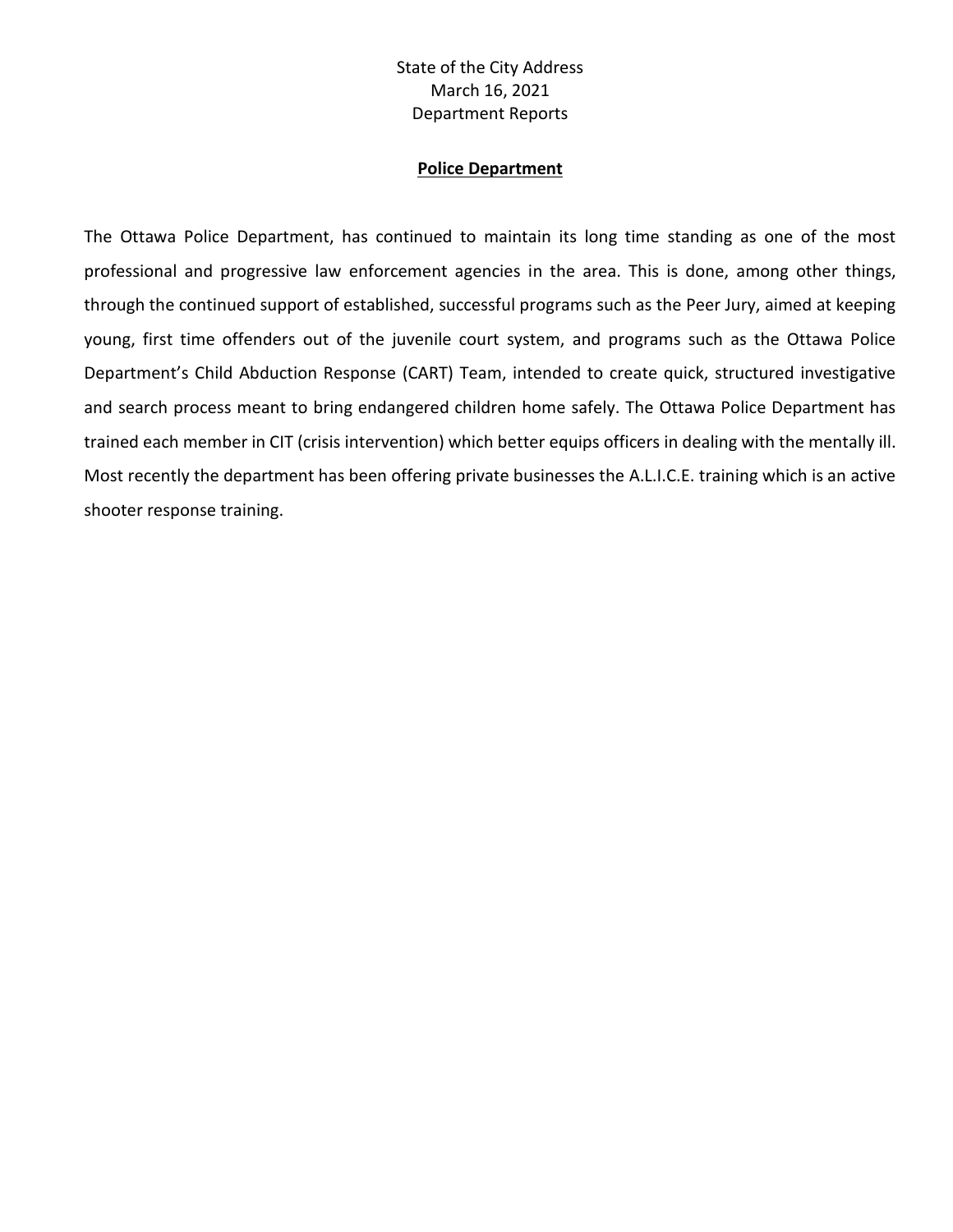#### **Public Works Administration**

- Public Works Evaluation Northern Illinois University (In Progress)
- PW Safety, Tree Trimming Manuals (Proposed) –
- Wastewater Pretreatment and Fats, Oils, and Grease (FOG) Ordinances (Proposed)
- Urban Landscape Guidelines (In Planning w/Stephanie Stacy)
	- $\triangleright$  Tree and Planting Standards
	- ➢ Lighting and Furniture Standards
	- ➢ Special Conditions (Alleys, Curb and Sidewalk)
- Vehicle and Equipment
	- ➢ Current Value \$3.75 Million, Current Replacement Cost \$4.5 Million
	- ➢ Last 3 Years Purchases Increased Average Age of Fleet From 1998 to 2010
		- Replaced twelve (12) 1990-2000 units with 2016/2019 units

#### **Streets**

| <b>Street Improvements North of River</b>                  | <b>Approximate Cost</b> |  |
|------------------------------------------------------------|-------------------------|--|
| Resurfaced 7 streets & 3 alleys                            | \$907,000               |  |
| <b>Street Improvements South of River</b>                  |                         |  |
| Resurfaced 8 streets & 1 alley                             | \$546,825               |  |
| Total length = $6,900$ feet (16 blocks)                    |                         |  |
| Curb Replacement - 1,400 feet in 14 blocks with 30         |                         |  |
| sidewalk ramps                                             |                         |  |
| DCEO Tornado Recovery Grant portion = \$531,625            |                         |  |
|                                                            |                         |  |
| Reconstruction - 4H Road from Adams                        |                         |  |
| St. to City Limits                                         | \$1,200,000             |  |
| Total length = $2,670$ feet (6 blocks)                     |                         |  |
| Constructed 5,170 feet of curb & gutter and sidewalk along |                         |  |
| the south side of the street with 6 sidewalk ramps         |                         |  |
| Federal Funded portion approximately \$828,00              |                         |  |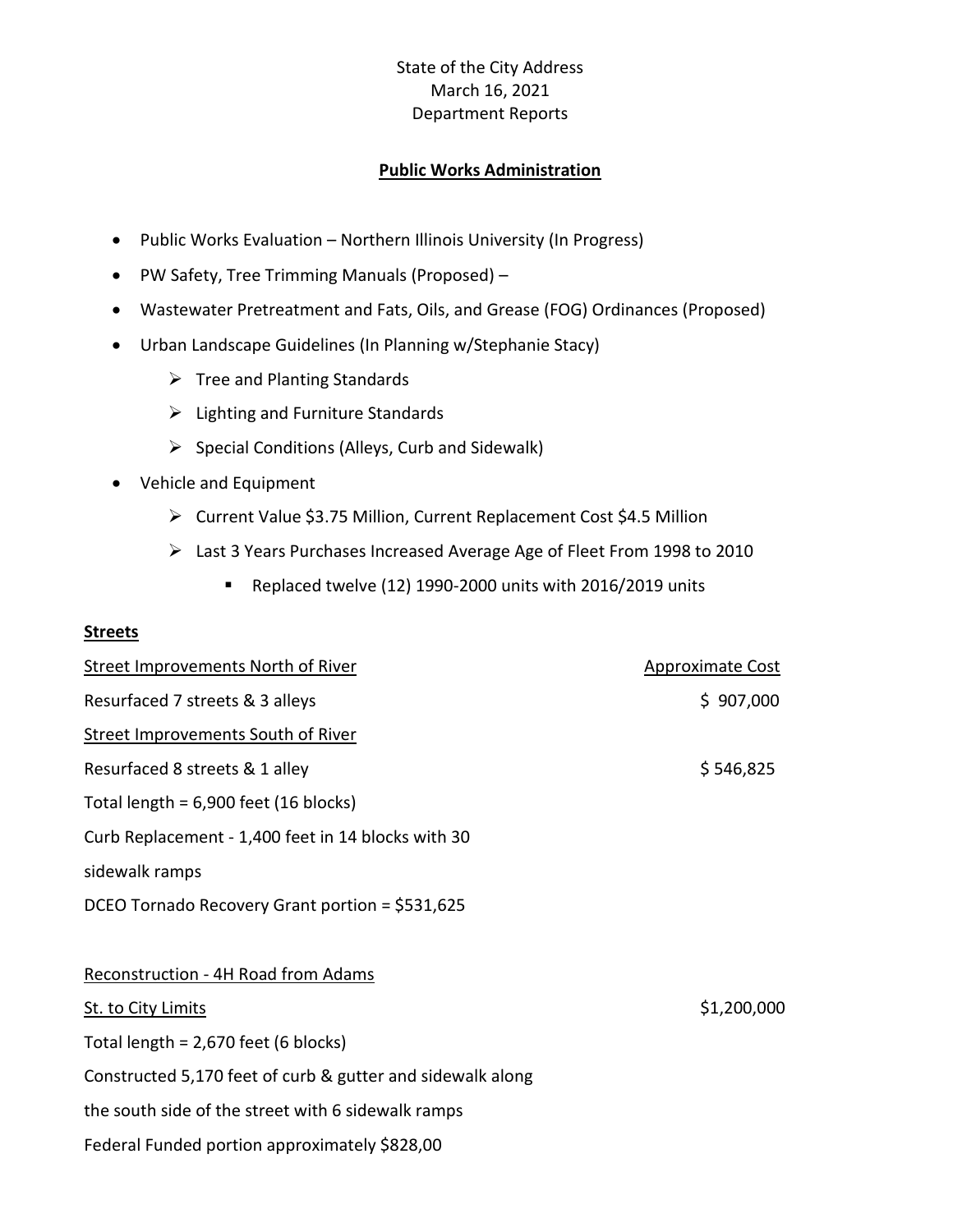#### **Water**

- Fixed Base Meter System (Future Planning)
- Replace Manual Water Meters to Radio Read (In Progress)
	- $\triangleright$  4 Districts total approx. 600 to change by scheduled appointment
	- ➢ District 1 in Progress (10% Complete)
- Electrical Generator South Standpipe (Complete)
- Rt. 71/I-80 Corridor Water System Expansion (In Engineering Phase)
- Rt. 71/I-80 Corridor Sewer System Expansion (Complete)
- Oak Lane Water Extension (Completed)
- Damaged 14" Main Crossing Under Fox River (In Engineering Phase)
- White Lane Water Main Extension (Completed)
- Dual Isolation Valves for Both Water Mains under Canal (Completed)

#### Sewer Collection/CSO

- Sanitary Sewer Collapse Repairs (Completed)
- Sanitary Sewer Lining Repairs (Completed)
- Oak Lane Sanitary Sewer Extension (Completed)

#### **Wastewater**

- Lift Station Rehabilitation
	- ➢ East Center Lift Station Replacement (Engineering Design)
	- ➢ Illinois Avenue Lift Station Replacement Pumps (Completed)
	- ➢ River Crossing Lift Station Replacement (Engineering Design)
	- ➢ SCADA Control Panels Control Systems Upgrade to prepare for Fiber Optic Telemetry
	- Added Updated SCADA Control Cabinets to Three (3) Lift Stations 4 Remaining
		- ➢ Wal-Mart Lift Station Valve and Piping Rehabilitation (Completed)
		- ➢ YMCA Lift Station Pump Rebuilds (Completed)
- White Lane Sanitary Sewer Extension (Completed)
- Treatment Plant Rehabilitation (Completed)
	- $\triangleright$  Aeration Blower Rebuilds (3)
	- $\triangleright$  Sludge Pump Rebuilds (2)
	- $\triangleright$  Grit System Rehabilitation (2)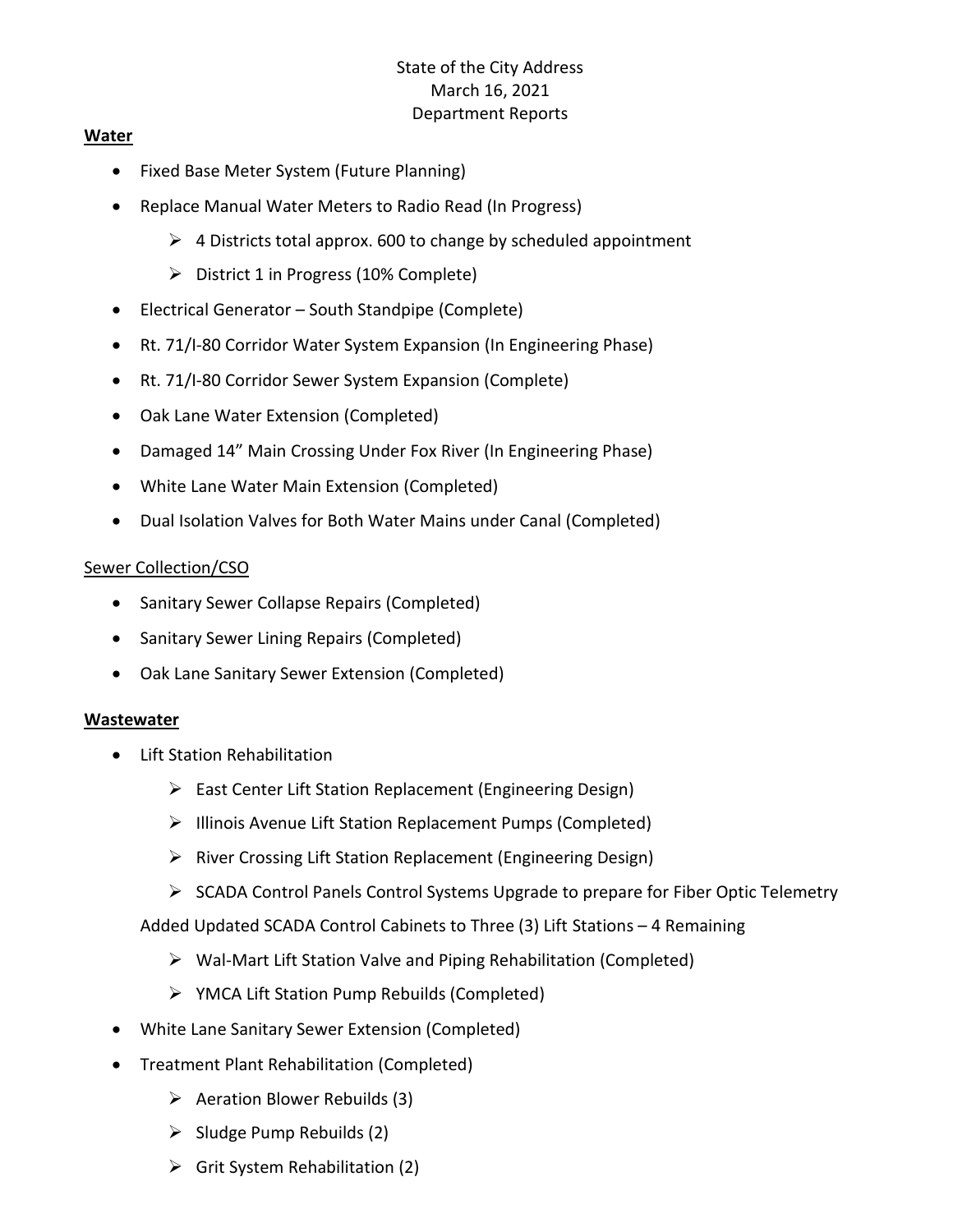#### **Parks**

- Recondition 200' of shoreline west of trestle at Allen Park
	- ➢ Rip Rap, Two (2) Mooring Blocks, New Asphalt Landing Pad, Landscaping under trestle, Repair Lighting
	- ➢ Welcome American Duchess and American Queen to Ottawa
		- Provide Potable Water Service
- Recondition all River Docks. Two (2) damaged again during Spring Floods (Planning)
- Corporate Clean-Up Sponsor Nucor Tubular Products, Marseilles
	- ➢ Thornton Park
	- $\triangleright$  Riverwalk
- Trees/Sod Bike Trail, Columbus Street (West)
- Thornton Park
	- $\triangleright$  Ice Skating Rink
	- ➢ Eagle Scout Project Rehabilitated Park Facilities for Local Use
		- Painting Bike Racks, basketball poles, backboard, rim, and striping the court
		- Painting of 4-square areas to replace middle tennis court
		- Recondition West benches by placing wooden planks on concrete structures
		- Reinstall benches that jut out of wall structure -- 4x4 beams through the wall's openings and fastening planks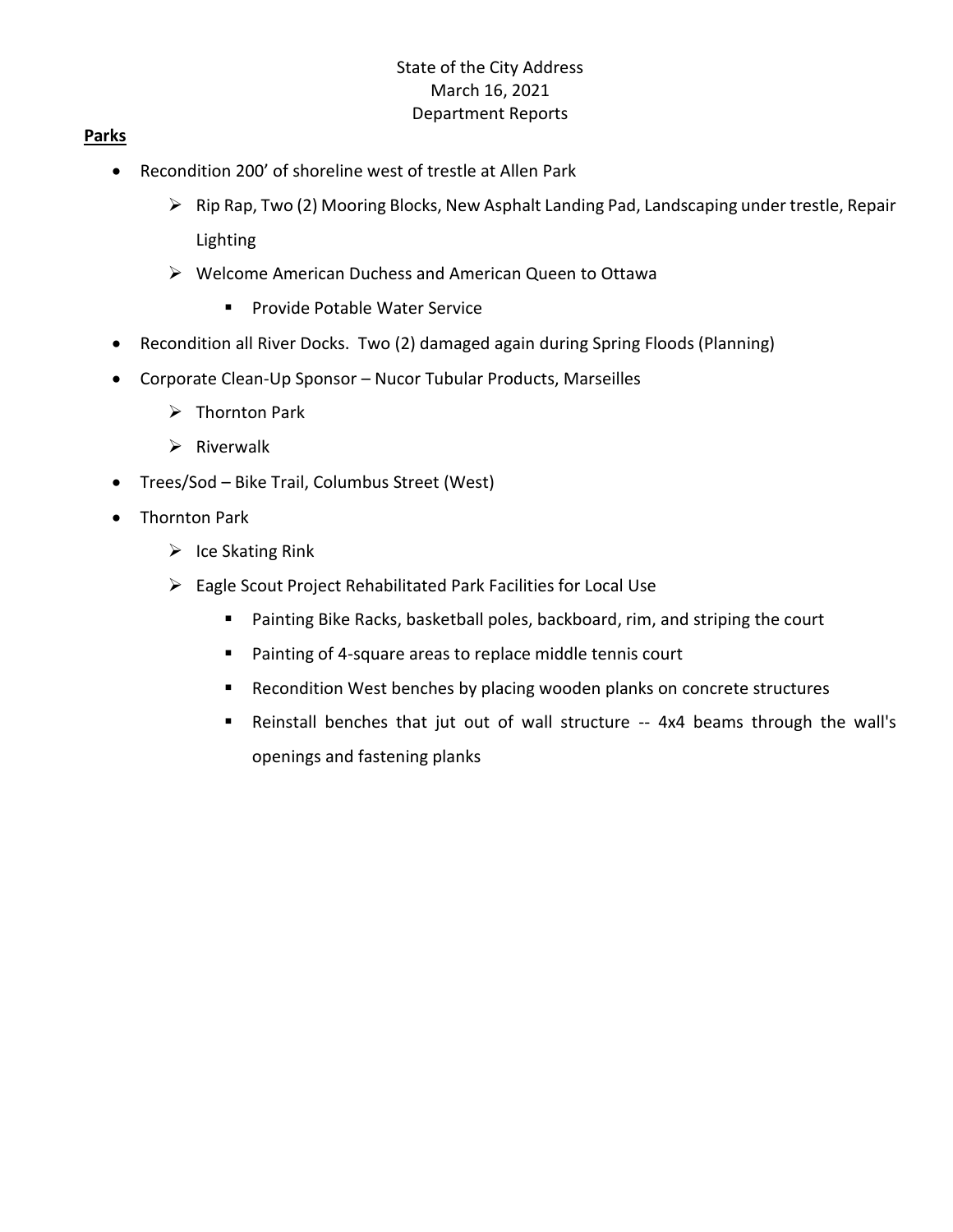#### **City Finances – FY 2018 and 2019**

- The City of Ottawa does not have excessive surpluses, but operates in adherence to its budget, effectively deploying collected revenues and grant funding
- The City's General Corporate Fund (the City's main operating account) is operating with a balanced budget
- Tax revenues for the current budget ending April 30, 2019 are projected to comprise 73.3% of total General Fund Revenues (the City's main operating account). This is consistent with prior years.
	- o Approximately 12% are from Property Taxes
	- o Approximately 38% are from Sales Taxes
	- $\circ$  Total budgeted General Fund Revenues for FY 2019 is \$16.4 million up from \$15.8 million in FY 2018
- Sales Tax Revenues are accounting for an increasing portion of the City's General Fund tax revenues
- When considering all City Funds, Property Taxes account for a larger portion of overall revenues
- The Equalized Assessed Valuation (EAV) which forms the basis of Property Tax revenues is projected to increase this coming year for the fifth year in a row after the 4 prior years of successive modest declines
- The City has effectively utilized Tax Increment Financing Districts and Enterprise Zones incentives to encourage new business development
- The City has consistently funded each of its employee pension fund obligations the actuarially recommend amounts
- The City consistently operates its business-type activities, primarily its water and wastewater treatment operations at a modest profit
- The City's outstanding debt is significantly below the State imposed limit and all obligations have been paid as agreed
- The City has prudently managed the resources available to it, stayed within its budgetary projections, proactively sought grant funding, and effectively utilized debt for financing necessary projects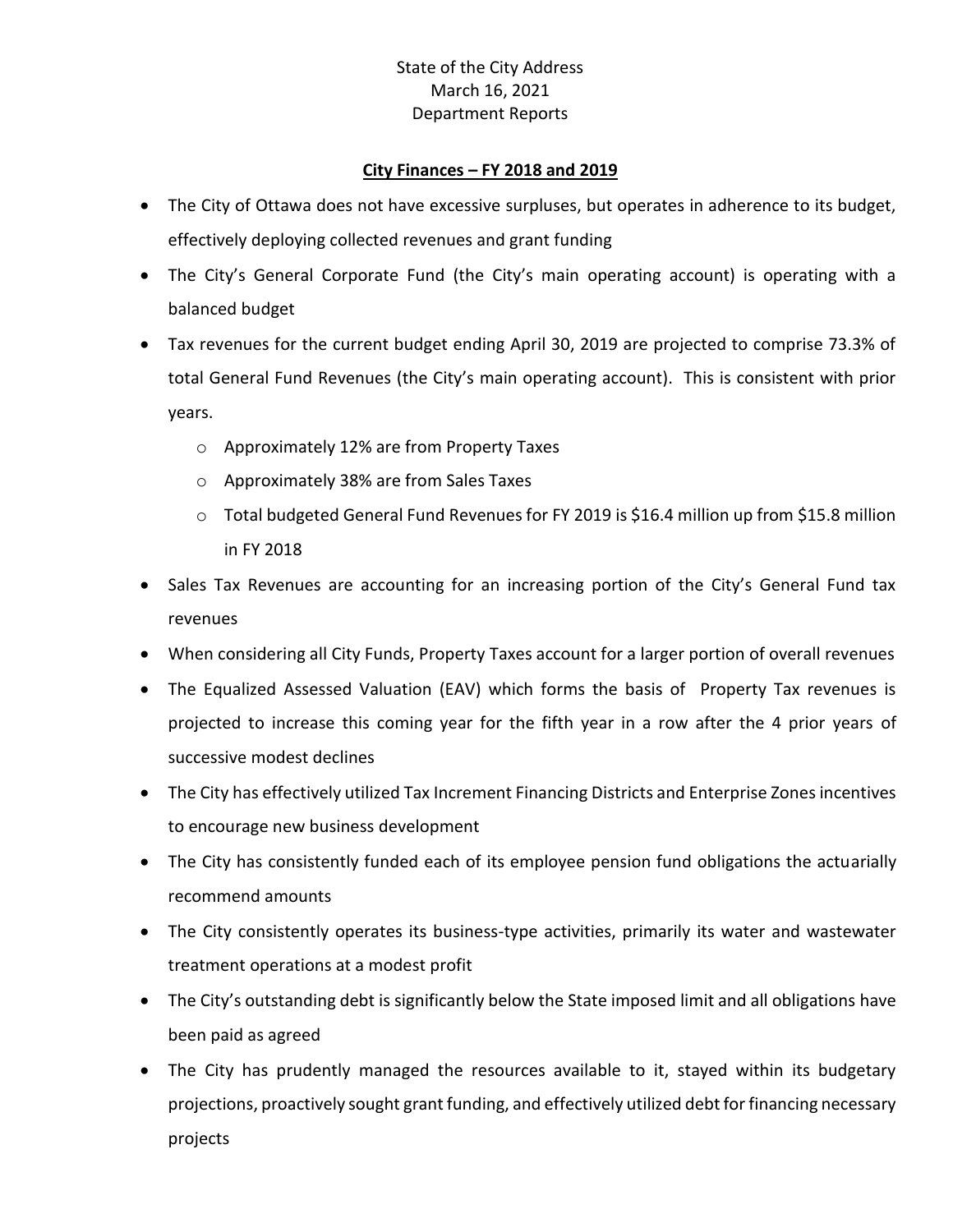#### **IVCC Ottawa Center**

Since 2009, the City of Ottawa and Illinois Valley Community College have partnered in the operation of the IVCC Ottawa Center, the college's satellite campus. Ottawa purchased the former Centrue Bank building on West Main Street, demolished the interior and then rebuilt the interior to the educational specifications of the college and has since leased the building to IVCC.

The IVCC Ottawa Center is an asset to the community because of its versatility such as being:

- A full service center where a student can meet with a counselor to select classes, plan for careers or develop a transfer plan, visit with a financial aid representative, enroll in classes, pick up text books or library books, and pay tuition;
- An adult education delivery site at no cost for ESL, HSE (GED) and Bridge students;
- A location for adults who wish to take courses for fun, interest and employment through the continuing education program;
- A destination for ROE high school students needing to complete course pattern requirements to earn their high school diploma;
- Delivery site for students enrolled in online and blended classes who may not have reliable access to high-speed internet;
- A destination for quiet study, tutoring, high speed internet access;
- A location for City of Ottawa testing including police, fire, wastewater, clerical, electrician and related meeting space; and
- An extension site for the launching of our Prior Learning Assessment initiative incentivizing nontraditional adult students to return for continuing education and an expedited pathway to a credential.

Ottawa is proud of its association with IVCC and very satisfied with the extra educational opportunities the Ottawa Center provides to our citizens and surrounding students; thus, we're pleased to have entered into an extension of the agreement for another three years.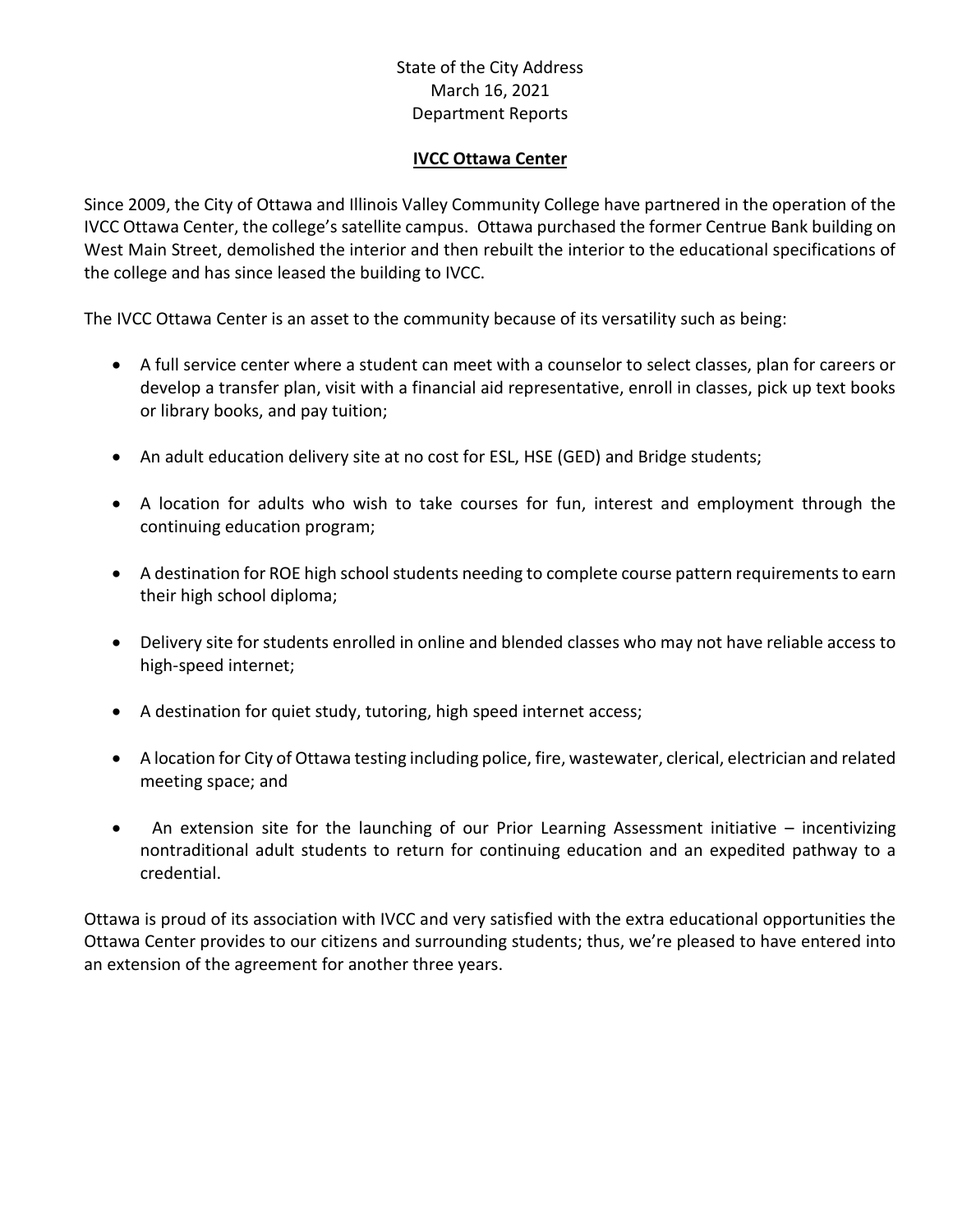#### 2021 State of the City Address

#### Departmental Information

#### **Summary of Permits Issued by Building Department:**

#### **Residential Building Permit:**

- 130 Permits Issued
- Construction Value of \$9,094,347.00
- \$28,628 permit fees collected

#### **Commercial Building Permit:**

- 15 Permits Issued
- Construction Value of 31,031,000
- \$22,402 permit fees collected

#### **Sign Permits:**

- 42 Permits Issued
- \$1,028 Permit Fees Collected

#### **Fence Permits:**

- 137 Permits Issued
- \$6,425 Permit Fees Collected

#### **Demolition Permits:**

- 17 Permits Issued
- \$1,300 Permit Fees Collected

#### **Business Registration Program:**

- 38 Permits Issued
- \$3,800 Permit Fees Collected

#### **Floodplain Permits Issued:**

• 4 Permits Issued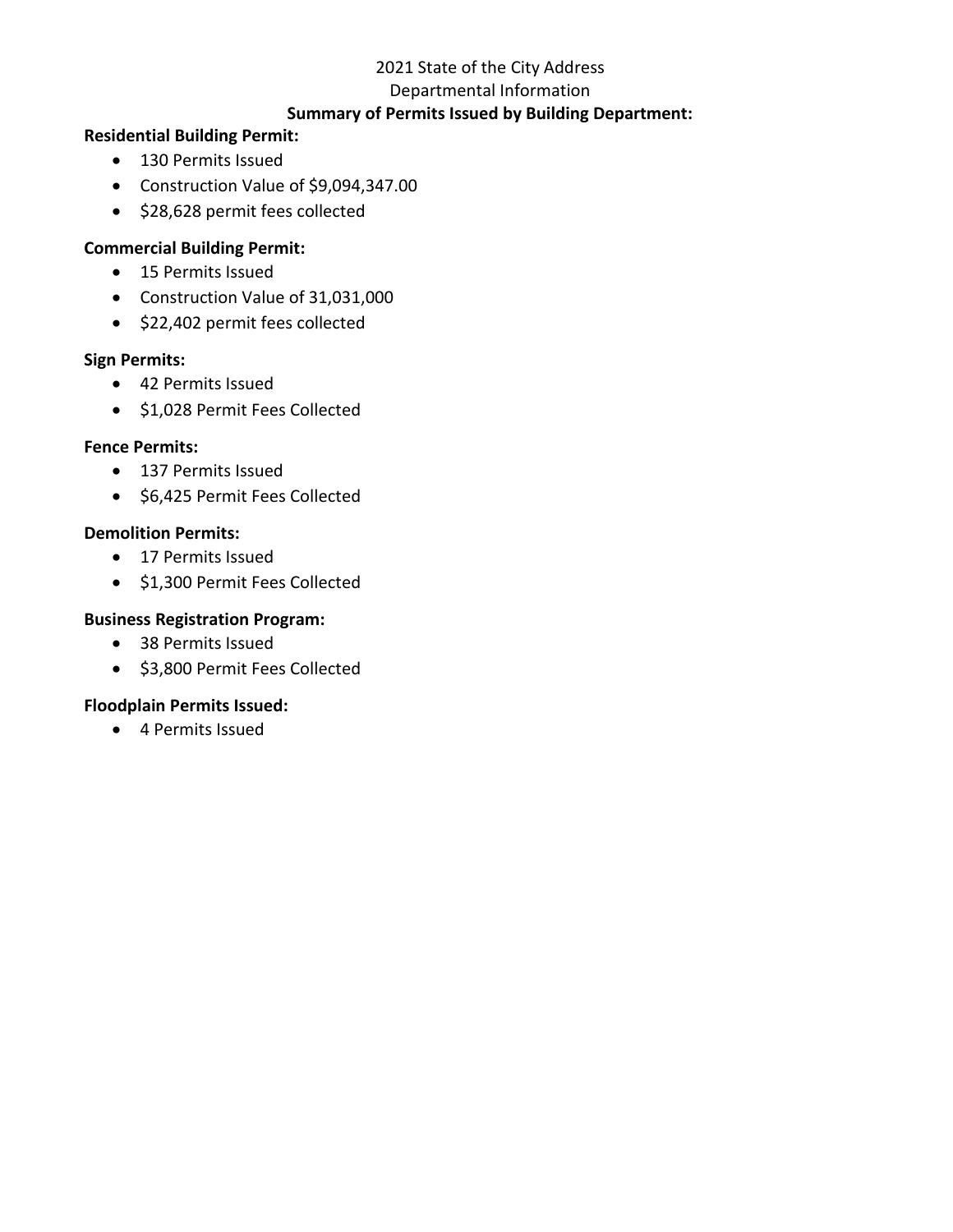#### 2021 State of the City Address Departmental Information

#### **Code Enforcement Annual Report**

**Jan 2020 thru Dec 2020 Inspections:** 

| $\bullet$ | <b>Nuisance Inspections</b>                  | 809                        |
|-----------|----------------------------------------------|----------------------------|
| $\bullet$ | Sewer, Water, Street, Other Utility          | 56                         |
|           | <b>Street Permits</b>                        | $\mathbf 0$                |
| $\bullet$ | <b>Subdivision and Jobsite</b>               | 0                          |
| $\bullet$ | <b>Street and Right of Way</b>               | 131                        |
| $\bullet$ | Sidewalk program                             | $\overline{2}$             |
|           | <b>Misc. Building and Zoning Inspections</b> | 166                        |
| $\bullet$ | <b>Tree Inspections</b>                      | 484                        |
| $\bullet$ | <b>Total Inspections</b>                     | 1648                       |
| $\bullet$ | <b>Nuisance Notices posted or sent</b>       | 291                        |
| $\bullet$ | <b>Door Hanger Notices</b>                   | 237                        |
| $\bullet$ | <b>Nuisance Citations</b>                    | 5                          |
| $\bullet$ | <b>Nuisance files opened</b>                 | 391                        |
| $\bullet$ | <b>Nuisance files closed</b>                 | 268                        |
|           | <b>Building, Zoning, Misc. notices Sent</b>  | 4                          |
|           | <b>Tree Removal Permits Issued</b>           | 76                         |
|           | <b>Abatement Action</b>                      | 41                         |
|           | <b>Tree Planting Permits issued</b>          | 3                          |
|           | <b>Feather Banner Permits</b>                | $\overline{2}$             |
|           | <b>Feather Banner Fees</b><br>$\mathbf{z}$   | \$50.00 Fees Collected     |
|           | <b>Waste Hauler Licenses Issued</b>          | 10                         |
|           | <b>Waste Vehicles Registered 63</b>          | \$3750.00 = Fees Collected |
|           |                                              |                            |